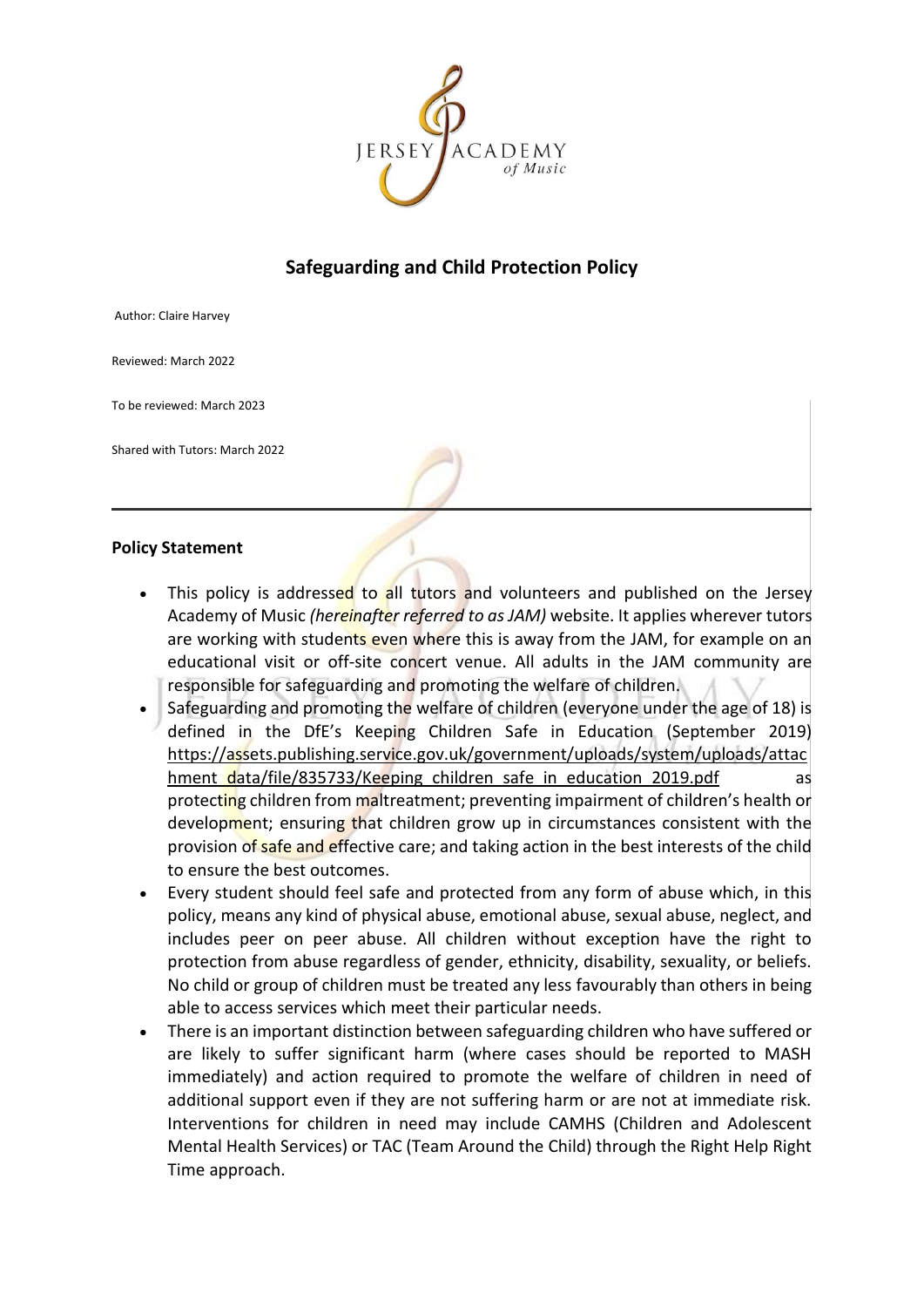# **Principles:**

• JAM is committed to safeguarding and promoting the welfare of children and young people and expects all tutors and volunteers to share this commitment. We recognise that children have a fundamental right to be protected from harm and that pupils cannot learn effectively unless they feel secure. We therefore aim to provide an environment which promotes self-confidence, a feeling of self-worth and the knowledge that students' concerns will be listened to and acted upon.

•

JAM will take all reasonable measures to:

- Ensure that we practise safer recruitment in checking the suitability of tutors and volunteers (including staff employed by another organisation) to work with children and young people in accordance with the guidance given in Keeping Children Safe in Education (September 2019)
- Ensure procedures are outlined in the ED Safer Recruitment policy [https://safeguarding.je/wp-content/uploads/2016/03/Doc-C-Safe-Recruitment-](https://safeguarding.je/wp-content/uploads/2016/03/Doc-C-Safe-Recruitment-Policy.docx)[Policy.docx](https://safeguarding.je/wp-content/uploads/2016/03/Doc-C-Safe-Recruitment-Policy.docx)
- Ensure that its safeguarding arrangements follow the procedures and practice of the SPB as part of the inter-agency safeguarding procedures set up by it.
- Ensure that early help support is provided as soon as a problem emerges
- Protect each student from any form of abuse, whether from an adult or another student or child
- Be alert to signs of abuse both at JAM and from outside
- Deal appropriately and promptly with every suspicion or complaint of abuse and to consider, at all times, what is in the best interests of the child
- Design and operate procedures which promote this policy  $\mathcal{L}$
- Design and operate procedures which, so far as possible, ensure that tutors and others within the JAM community who are innocent are not prejudiced by false allegations
- Support students who have been abused in accordance with their agreed child protection plan where these are in place
- Be alert to the medical needs of children with medical conditions
- Operate robust and sensible health and safety procedures
- Take all practicable steps to ensure that JAM premises are as secure as circumstances permit.
- Identify children who may be vulnerable to radicalisation, and know what to do when they are identified in order to fulfil the Prevent duty
- Ensure that all tutors are aware of their responsibilities with regards to safeguarding through appropriate training, which is regularly renewed, and other annual updates.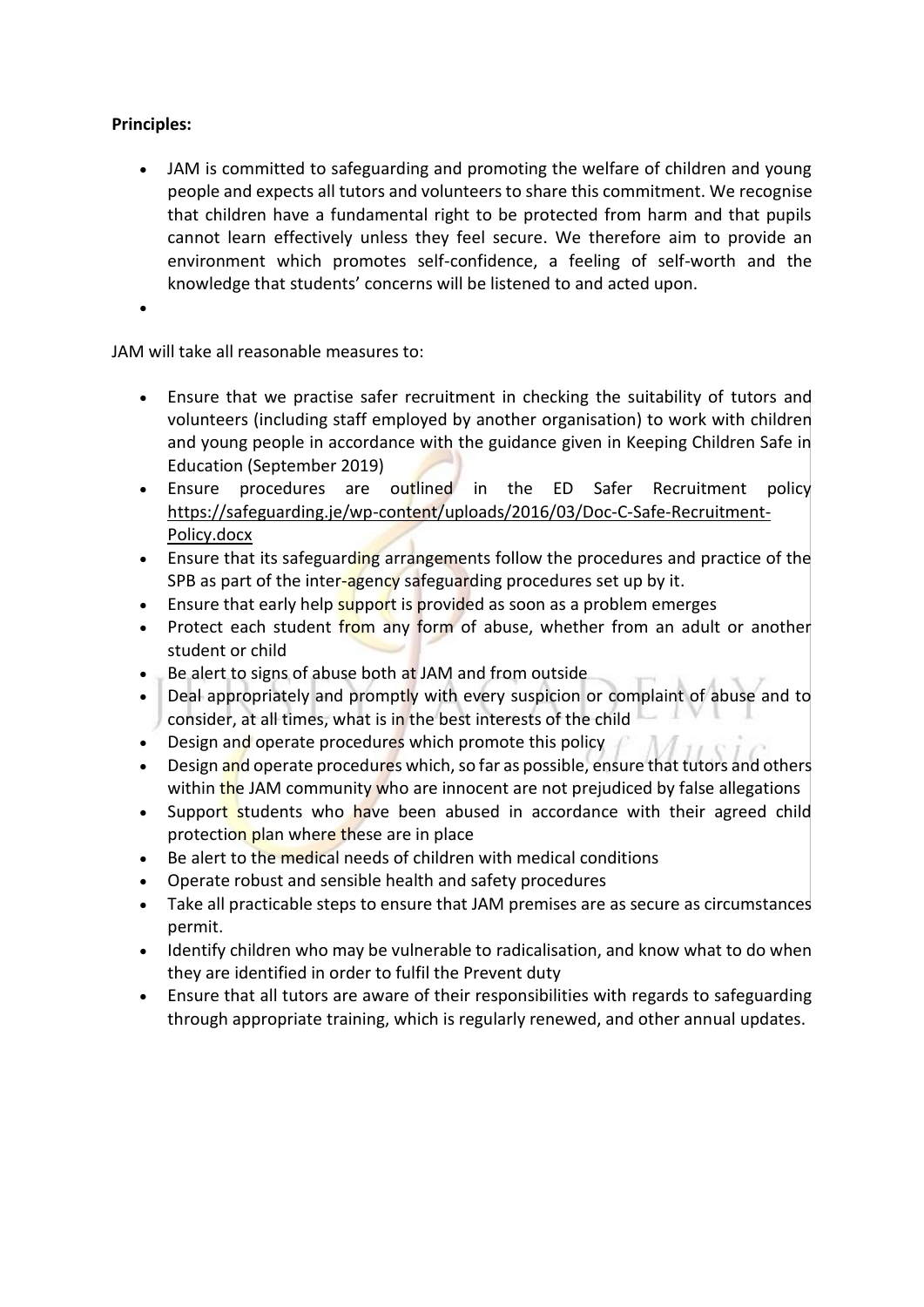All students should have the opportunity to excel in their learning and achievement. Outcomes that are key to students' wellbeing are to:

- Be healthy
- Be safe
- Achieve
- Grow in a stimulating and nurturing environment
- Be responsible and respected
- Have a voice and be heard
- Move confidently into adulthood
- Have confidence, dignity and self-respect

To achieve these aims our policies, systems and procedures are designed to:

- Promote safe practice.
- Identify instances in which there are grounds for concern about a child's welfare and initiate/take appropriate action to keep them safe.
- Prevent unsuitable people working with our students.
- Contribute to effective partnership working between all those involved with providing services for children and young people.

'All staff working with children and young people are uniquely placed, as responsible adults outside a child's family home, to be able to detect signs of child abuse. They have a positive role in child protection, being able to observe outward signs of abuse, changes of behaviour or failure to develop, because of their day-to-day contact with children. In addition, they are in a particularly good position to further the personal and social development of children and young people'. **(Education Child Protection Policy)**

## **Underpinning principles taken from ED CP policy**

• *The United Nations Convention on the Rights of the Child states that: the welfare of*

of Music

## *the child is paramount.*

• *It is the responsibility of all adults to have a child-centred approach to safeguard and*

*promote the welfare of all children and young people.*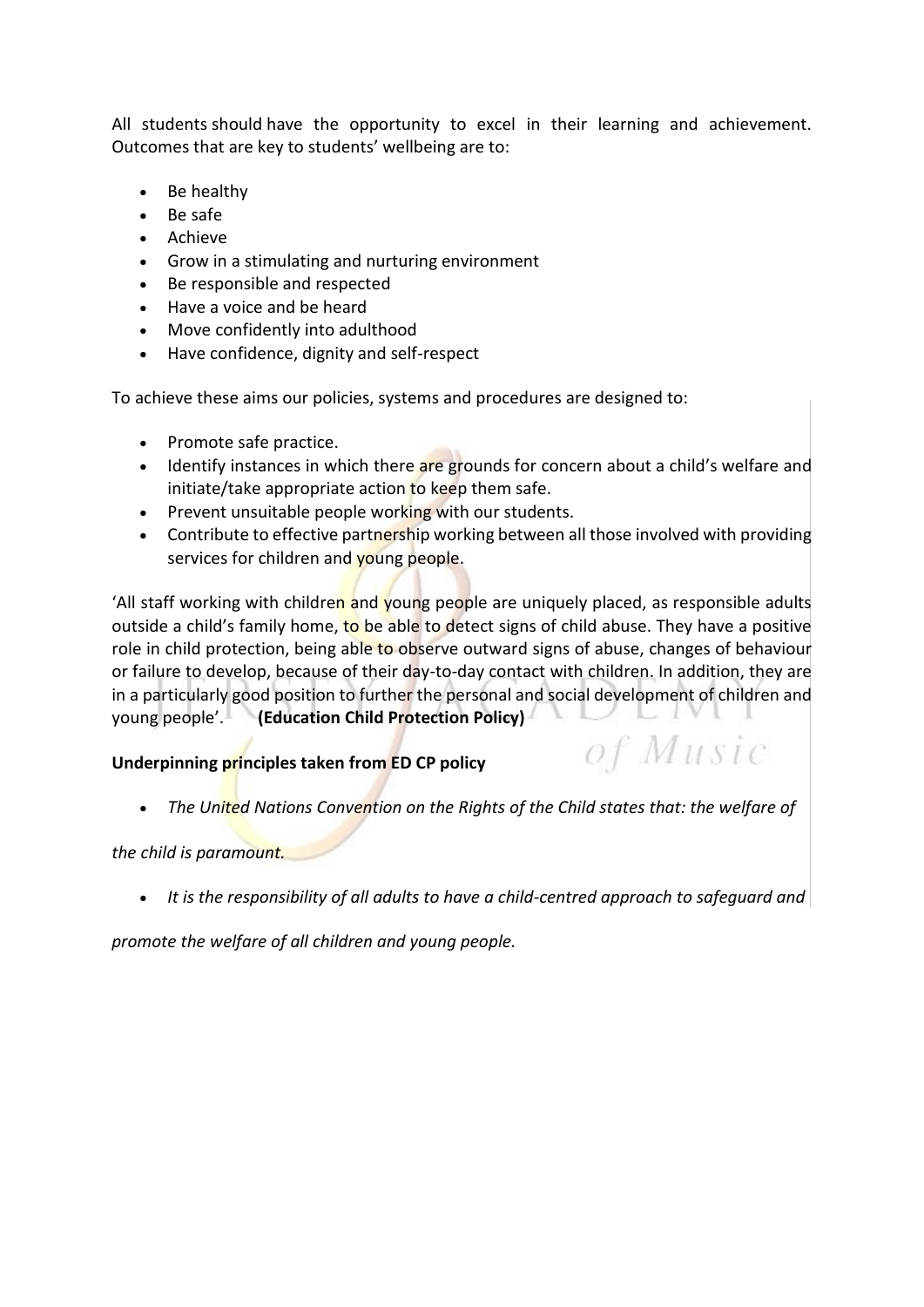## **Systems and Procedures**

1. Tutors have a responsibility to familiarise themselves with the guidelines determined by Education. This is available as part of the Education Child Protection Policy located digitally here:

# [https://www.gov.je/SiteCollectionDocuments/Education/P%20Child%20Protection%20Polic](https://www.gov.je/SiteCollectionDocuments/Education/P%20Child%20Protection%20Policy%2020160629%20SDM.pdf) [y%2020160629%20SDM.pdf](https://www.gov.je/SiteCollectionDocuments/Education/P%20Child%20Protection%20Policy%2020160629%20SDM.pdf)

- 2. Every complaint or suspicion of abuse from within or outside JAM will be taken seriously and in line with published Jersey thresholds will be referred to MASH, without investigation within the School. In these cases, the following referral procedures apply:
- If the allegation is against a tutor, the Designated Safeguarding Lead or a professional person connected to JAM, the allegation should be reported to the Principal immediately. The matter will be referred by the Principal or the Designated Safeguarding Lead to MASH who will refer to the Local Authority Designated Officer (LADO. If the Designated Safeguarding Lead is making the referral, she will keep the Principal informed. Any doubts or concerns may be discussed informally with the DSO, Shirley Dimaro, initially on a "no names" basis.
- If the allegation is against the Principal, the person receiving the allegation should immediately inform the Chair of the Committee. The Principal must not be informed of the allegation prior to contact with the Chair and the LADO. The Chair of the Committee, or in their absence the Deputy Chair, will liaise with the LADO and relevant agencies as required.
- If an allegation is made against the Chair of the Committee or another Committee member, the allegation should be reported to the Principal. In either case, any such allegations will be discussed with the LADO before further action is taken.
- If the allegation does not involve a member of staff or a professional person and the child has suffered harm or is at risk of harm, the matter will be referred by the Designated Safeguarding Lead to MASH. Advice and informal consultation over apparently borderline cases may be discussed with DSO, Shirley Dimaro.
- 3. Following our reporting procedure, it is essential that any information or concerns regarding Child Protection is communicated to the Designated Safeguarding Lead or the Principal. A referral form is available to facilitate this. (*[Please see Appendix 2](#page-15-0)  [Internal Referral Form](#page-15-0) (click here.)*
- [6.](#page-15-0) Following our procedures for dealing with disclosure, when a student discloses information, tutors must:
	- $\circ$  Ask open questions, not leading ones, to ascertain as much information as they need.
	- $\circ$  Tell students that they will keep them informed, but not make any promise offering confidentiality to the student.
	- o Speak to the Safeguarding Lead or other designated person *[\(See Appendix 4](#page-19-0) – [Emergency Contact List\)](#page-19-0)*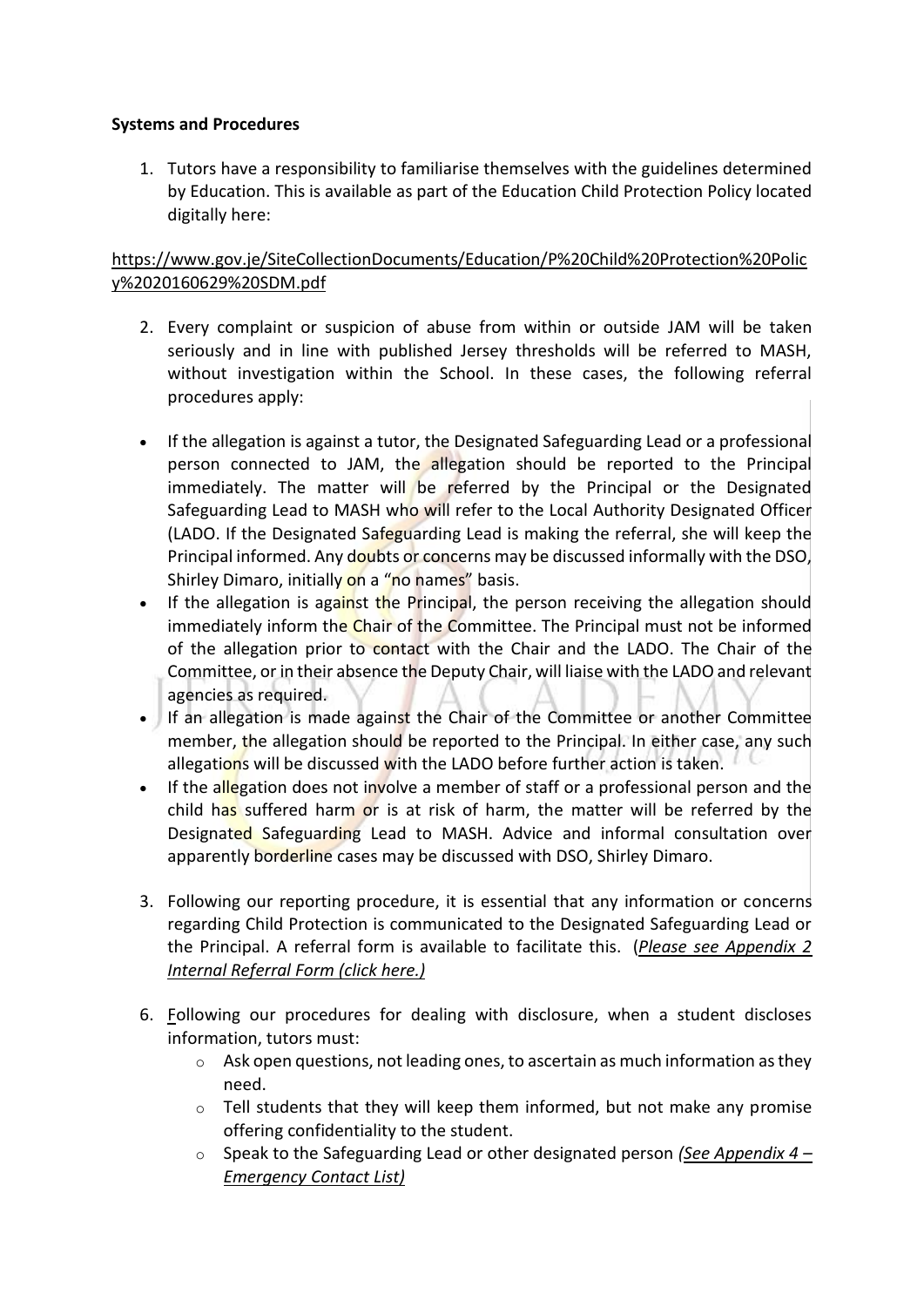- $\circ$  [Lo](#page-19-0)g their conversation as soon after the event as possible and ensure that words used are recorded as accurately as possible. (*[See Appendix 2 Internal](#page-15-0)  [Referral Form \(click here\)](#page-15-0)*
- $\circ$  Provide a signed, dated copy of their disclosure to the designated Safeguarding Lead or other designated person. (*See Appendix 3 [What tutors should do if they](#page-17-0)  [have concerns about a child or receive a complaint of abuse\)](#page-17-0)*
- o In the event of a serious disclosure where you may have concerns over the immediate safety of a child or student, refer immediately to Emergency Contact List *[\(see Appendix 4\).](#page-19-0)*
- [7.](#page-19-0) Tutors should be aware of online safety procedures and positively communicate the importance of maintaining e-safety in the use of technology and the Internet. *[\(See](#page-23-0)  Appendix 7 [regarding online safety\)](#page-23-0)*
- 8. Staff should be mindful of the Staff Guidelines for safe practice. *[\(See Appendix 5 Tutor](#page-20-0) [Guidelines\)](#page-20-0)*
- 9. Recruiting Procedures and policy for DBS checks are followed.

The Education Department operates a Safer Recruitment Policy and is committed to safeguarding and promoting the welfare of children and young people as referenced in the ED CP policy:

## [https://www.gov.je/sitecollectiondocuments/education/p%20child%20protection%20policy](https://www.gov.je/sitecollectiondocuments/education/p%20child%20protection%20policy%2020160629%20sdm.pdf) [%2020160629%20sdm.pdf](https://www.gov.je/sitecollectiondocuments/education/p%20child%20protection%20policy%2020160629%20sdm.pdf)

## **Types of abuse**

The definition of 'child abuse' is wide in order to cover all forms of maltreatment that children may endure in their lives. Somebody may abuse or neglect a child by inflicting harm, or by failing to act to prevent harm. They may be abused in a family or in an institutional or community setting by those known to them or, more rarely, by others. Abuse can take place wholly online, or technology may be used to facilitate offline abuse. They may be abused by an adult or adults or by another child or children.

There are four types of child abuse which are commonly identified as:

- **physical abuse** is a form of abuse which may involve hitting, shaking, throwing, poisoning, burning or scalding, drowning, suffocating or otherwise causing physical harm to a child. Physical harm may also be caused when a parent or carer fabricates the symptoms of, or deliberately induces, illness in a child.
- **emotional abuse** is the persistent emotional maltreatment of a child such as to cause severe and persistent adverse effects on a child's emotional development. For example, it may involve telling a child that they are worthless or unloved, inadequate, or valued only insofar as they meet the needs of another person. It may include not giving the child opportunities to express their views, deliberately silencing them or 'making fun' of what they say or how they communicate. It may feature age or developmentally inappropriate expectations being imposed on children. These may include interactions that are beyond a child's developmental capability as well as overprotection and limitation of exploration and learning, or preventing the child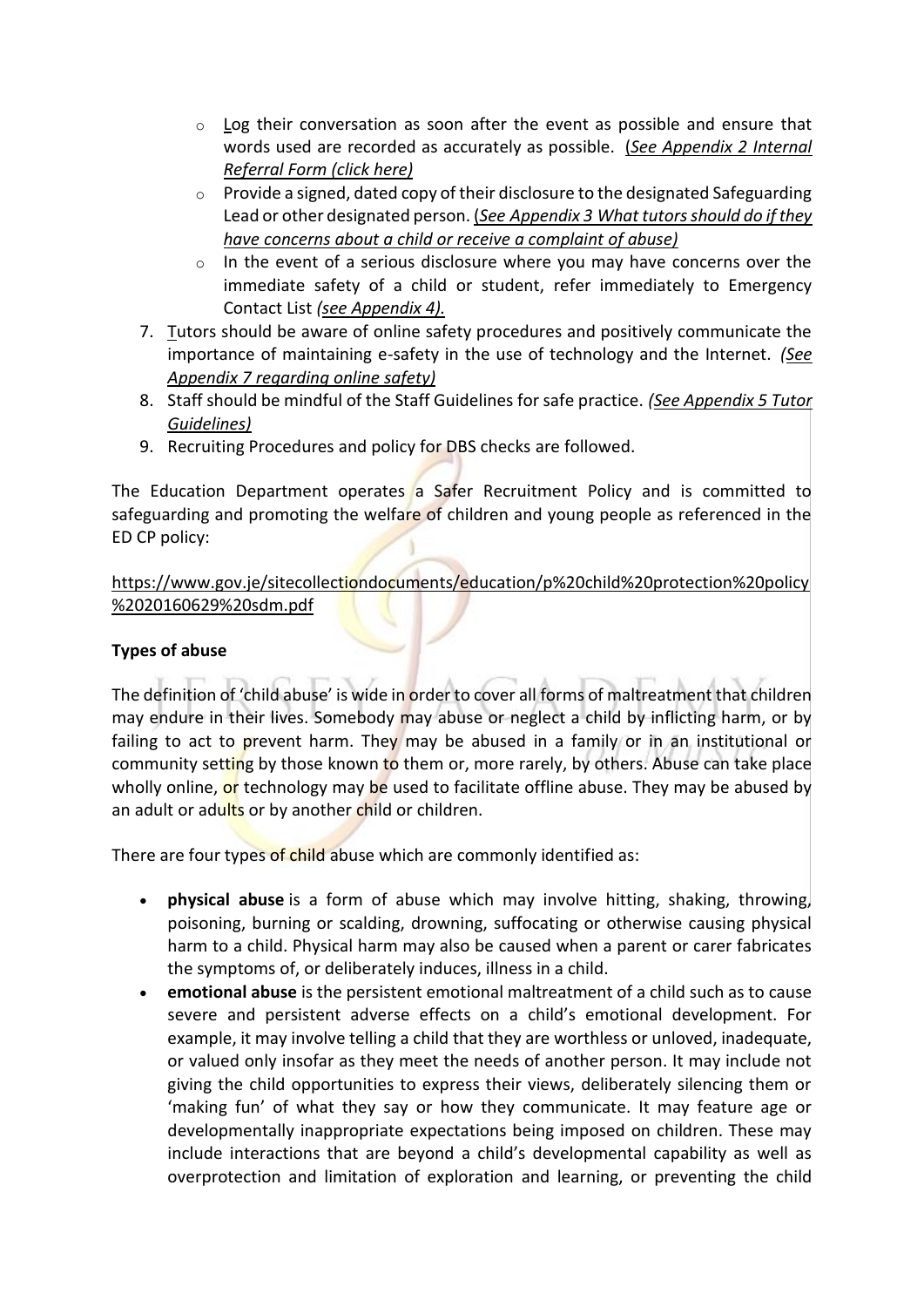participating in normal social interaction. It may involve seeing or hearing the illtreatment of another, serious bullying (including cyberbullying), causing children to feel frightened or in danger frequently, or the exploitation or corruption of children. Some level of emotional abuse is involved in all types of maltreatment of a child, although it may occur alone.

- **sexual abuse** involves forcing or enticing a young person to take part in sexual activities, not necessarily involving a high level of violence, whether or not the child is aware of what is happening. The activities may involve physical contact, including assault by penetration (for example rape or oral sex) or non-penetrative acts such as masturbation, kissing, rubbing and touching outside of clothing. They may also include non-contact activities, such as involving children in looking at, or in the production of, sexual images, watching sexual activities, encouraging children to behave in sexually inappropriate ways, or grooming a child in preparation for abuse (including online). Sexual abuse is not solely perpetrated by adult males. Women can also commit acts of sexual abuse, as can other children. The sexual abuse of children by other children is a specific safeguarding issue in education (see section 6 of this policy).
- **neglect** is the persistent failure to meet a child's basic and/or psychological needs, likely to result in the serious impairment of health or development. Neglect can occur during pregnancy, for example, as a result of maternal substance abuse. Once a child is born, neglect may involve a parent or carer failing to: provide adequate food, clothing and shelter (including exclusion from home or abandonment); protect a child from physical and emotional harm or danger; ensure adequate supervision (including the use of inadequate care-givers); or ensure access to appropriate medical care or treatment. It may also include neglect of, or unresponsiveness to, a child's basic emotional needs. Abuse, neglect and safeguarding issues are rarely stand-alone events that can be covered by one definition or label. In most cases, multiple issues will overlap with one another. of Music

## **Safeguarding issues**

## **Peer on peer abuse**

All staff should be aware that safeguarding issues can manifest themselves via peer on peer abuse. This is most likely to include, but is not limited to:

- Bullying (including cyberbullying);
- Physical abuse;
- Sexual abuse;
- Sexual violence and sexual harassment, such as sexual comments, remarks, jokes and online sexual harassment;
- Upskirting, which typically involves taking a picture under a person's clothing without them knowing to obtain sexual gratification, or cause the victim humiliation, distress or alarm;
- Sexting
- Initiation / hazing type violence and rituals.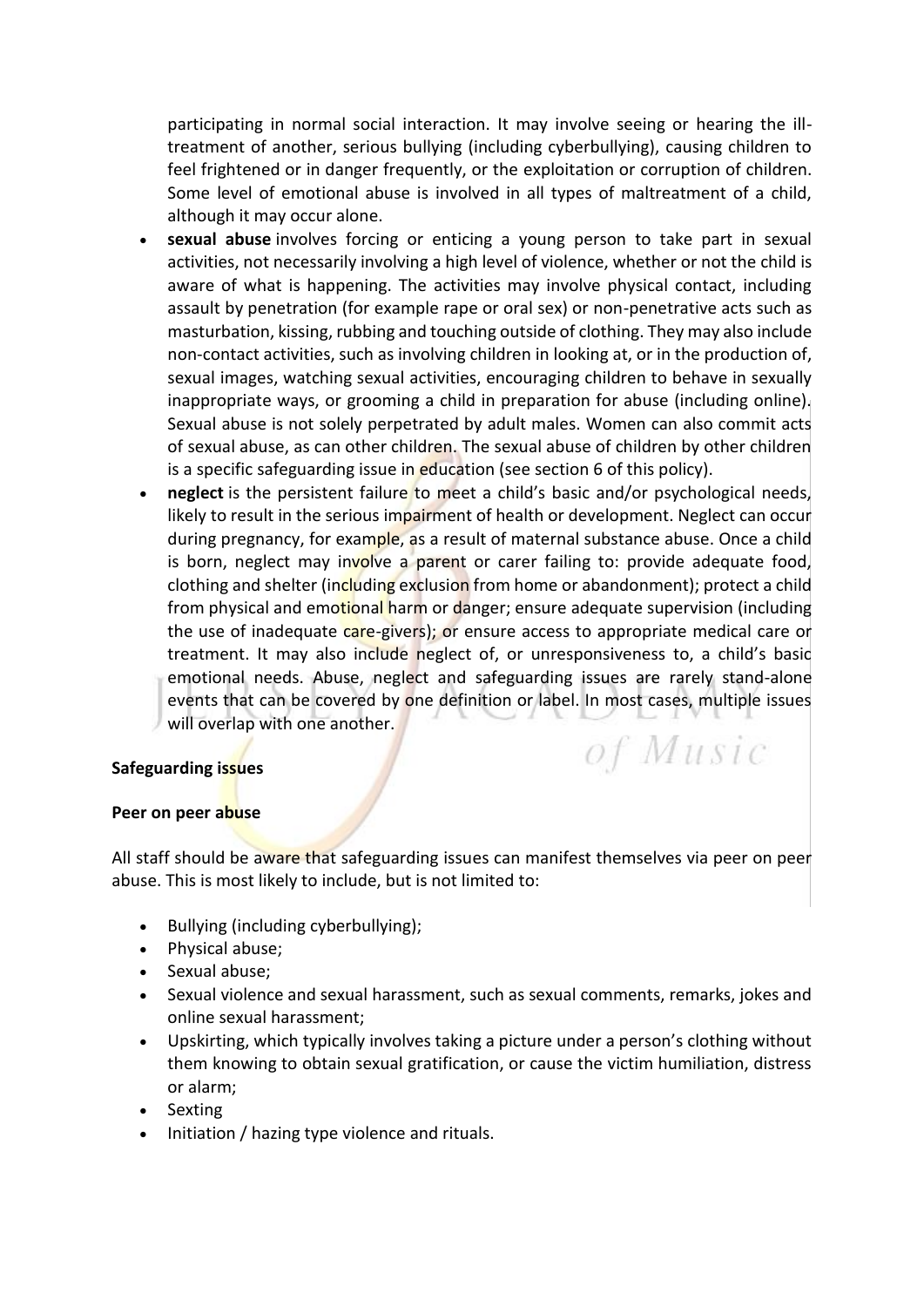All peer on peer abuse is unacceptable and will be taken seriously. Tutors must be aware that children may be abused out of JAM, but should not minimise the potential risks of girl on girl abuse.

## **Gangs and serious youth violence**

A gang is defined as a group of young people who spend time together, often fighting other groups or involved in anti-social behaviour. Youth violence refers to harmful behaviours that can start early and continue into adulthood. The young person can be a victim, an offender, or witness the violence. Youth violence includes various behaviours including some violent acts such as bullying, slapping or hitting. These behaviours can cause more emotional harm than physical harm. Others, such as robbery and assault (with or without weapons) can lead to serious injury or even death. All tutors should be aware of indicators, which may signal that children are at risk from, or are involved with serious violent crime. These may include increased absence from school, a change in friendships or relationships with older individuals or groups, a significant decline in performance, signs of self-harm or a significant change in wellbeing, or signs of assault or unexplained injuries. Unexplained gifts or new possessions could also indicate that children have been approached by, or are involved with, individuals associated with criminal networks or gangs.

# **Female Genital Mutilation (FGM)**

Whilst all tutors should speak to the designated safeguarding lead (or deputy) with regard to any concerns about FGM, there is a specific legal duty on teachers. If a tutor discovers that an act of FGM appears to have been carried out on a girl under the age of 18, the tutor must report it to the police. There is a range of potential indications that a girl may be at risk or has already suffered from FGM. Further information is available on p83 of Keeping Children Safe in Education Annex A (September 2019). of Music

# **Contextual safeguarding**

Safeguarding incidents and/or behaviours can be associated with factors outside of JAM and/or can occur between children outside of JAM. All tutors, but especially the designated safeguarding lead (and deputy) should be considering the context within which such incidents and/or behaviours occur. This is known as contextual safeguarding, which means assessments of children should consider whether wider environmental factors are present in a child's life that are a threat to their safety and/or welfare. JAM needs to provide as much information as possible as part of the referral process to MASH / Early Help.

Children with special educational needs (SEN) and disabilities can face additional safeguarding challenges. Additional barriers can exist when recognising abuse and neglect in this group of children. This can include:

- assumptions that indicators of possible abuse such as behaviour, mood and injury relate to the child's disability without further exploration;
- children with SEN and disabilities can be disproportionally impacted by things like bullying- without outwardly showing any signs;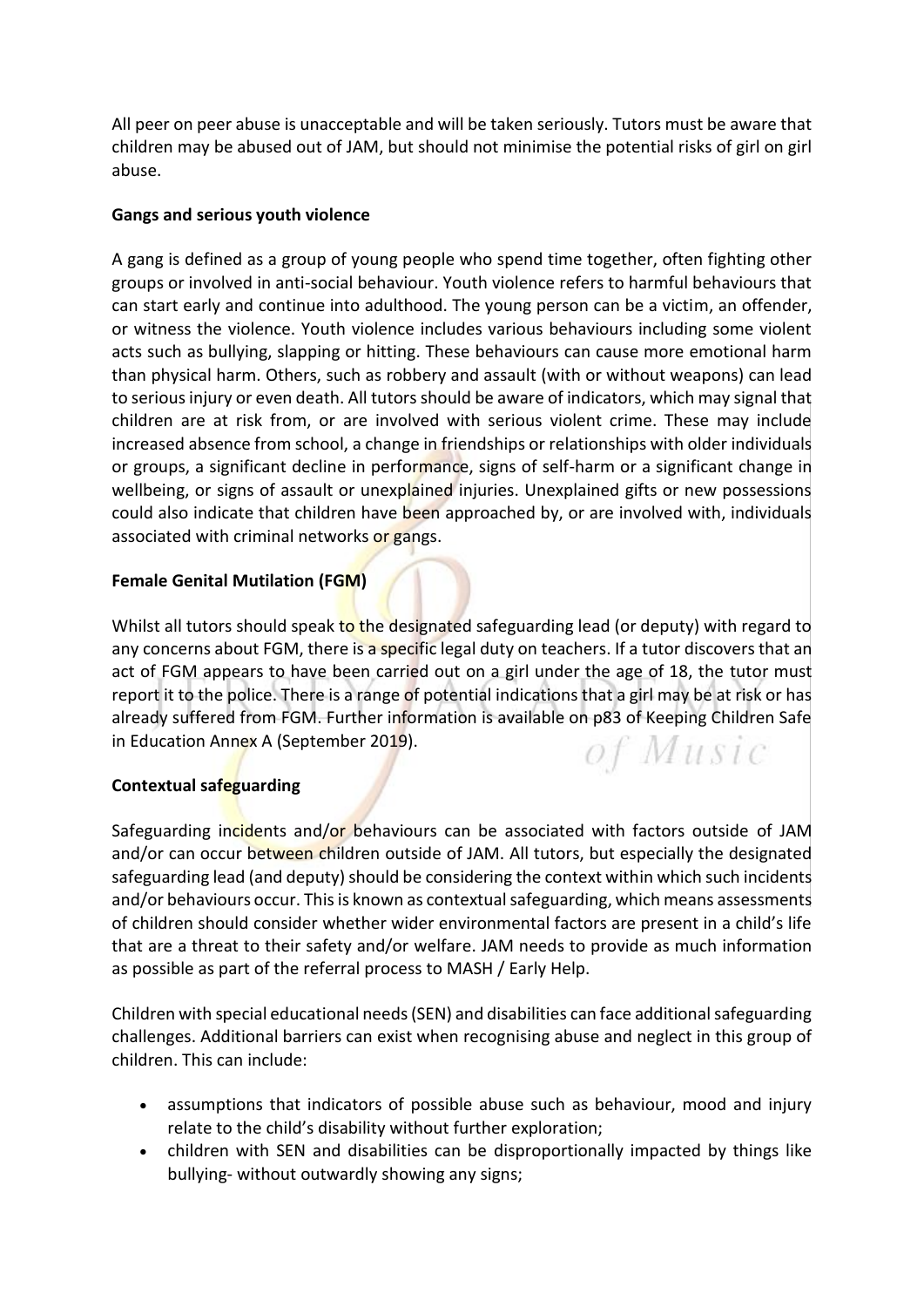• communication barriers and difficulties in overcoming these barriers. Children with special educational needs may require more specific approaches to enable them to build safety skills, including online safety.

## **Signs of abuse**

Possible signs of abuse include the following (but are not limited to and do not necessarily mean that abuse is occurring).

- the student says she has been abused or asks a question which gives rise to that inference
- there is no reasonable or consistent explanation for a student's injury (including cuts, bruises, burns); the injury is unusual in kind or location; there have been a number of injuries; there is a pattern to the injuries
- the student's behaviour stands out from the group as either being extreme model behaviour or extremely challenging behaviour; or there is a sudden change in the pupil's behaviour. For example, they may become aggressive, challenging, disruptive, withdrawn or clingy
- the student does not want to change clothes in front of others or participate in physical activities
- the student is having problems at school, for example, a sudden lack of concentration and learning or they appear to be tired and hungry
- the student talks about being left home alone, with carers that appear to be inappropriate or with strangers
- the student has poor school attendance or punctuality
- the student is regularly missing from school or education
- the student asks to drop subjects with a particular teacher and seems reluctant to discuss the reasons
- the student's development is delayed in terms of emotional progress
- the student suddenly loses or gains weight
- the student drinks alcohol regularly from an early age
- the student is concerned for younger siblings without explaining why
- the student talks about running away
- the student shies away from being touched or flinches at sudden movements
- the student demonstrates undue anxiety, over-reacts to problems and demonstrates an excessive fear of making mistakes
- the student appears neglected, e.g. dirty, hungry, inadequately clothed; poor hygiene
- the student is reluctant to go home, or has been openly rejected by her parents or carers
- parents are dismissive and non-responsive to teachers' concerns
- parents or carers blame their problems on their child and
- parents who fail to seek medical treatment when their child is ill or injured.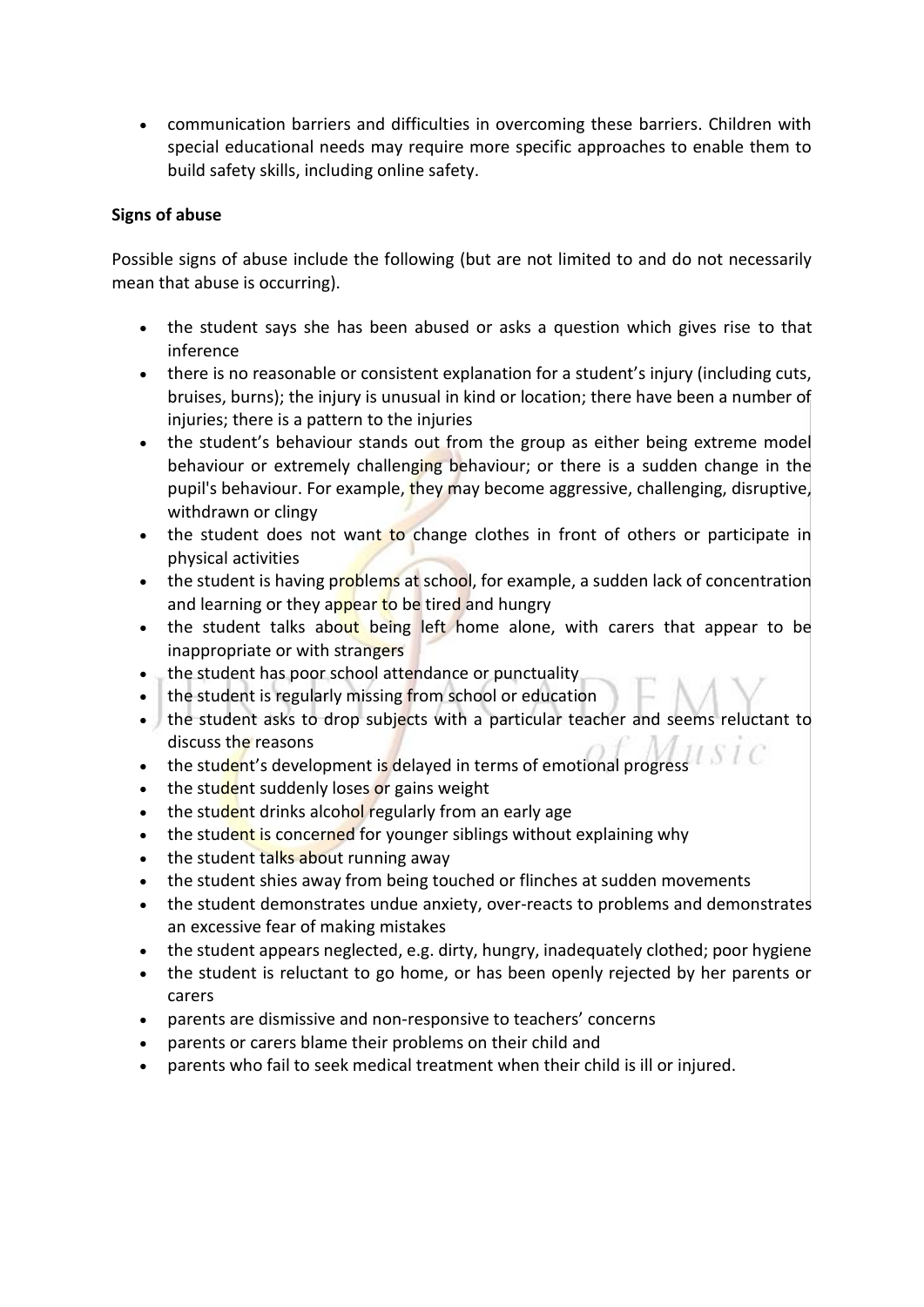## **Signs of grooming, sexual exploitation or sexual abuse**

The signs of grooming aren't always obvious. Groomers will also go to great lengths not to be identified. Children may:

- be very secretive, including about what they are doing online
- display knowledge or interest in sexual acts inappropriate to their age
- have older boyfriends or girlfriends
- go to unusual places to meet friends
- have new belongings such as clothes or mobile phones that they can't or won't explain
- ask other to behave sexually or play sexual games
- have access to drugs and alcohol.

In older children, signs of grooming can easily be mistaken for 'normal' teenage behaviour, but unexplained changes in behaviour or personality, or inappropriate sexual behaviour for their age may be observed. Further guidance is given in

## **Procedures to minimise the risk of peer on peer abuse**

## **Tutor training**

Tutors should always be clear that abuse is abuse and should never be tolerated or passed off a "banter" or "part of growing up" and should be aware of the importance of challenging such behaviours. Tolerating or dismissing such behaviours risks normalising them. Tutors should discuss pastoral cases with the Principal or DSL as they arise, some of which may relate to peer on peer abuse.

## **Preventing Radicalisation**

Radicalisation refers to the process by which a person comes to support terrorism and extremist ideologies associated with terrorist groups. 'Extremism' is defined as vocal or active opposition to fundamental values, including the rule of law, individual liberty and mutual respect and tolerance of different faiths and beliefs. All staff are subject to the Prevent duty: they must have due regard to the need to prevent people from being drawn into terrorism.

**Signs of radicalisation**: There is no single way of identifying an individual who is likely to be susceptible to an extremist ideology. It can happen in many different ways and settings. Background factors may contribute to vulnerability which are often combined with background influences such as family, friends or online, and with particular needs for which an extremist or terrorist group may appear to provide an answer. The internet and the use of social media in particular has become a major factor in the radicalisation of young people. Signs may include children: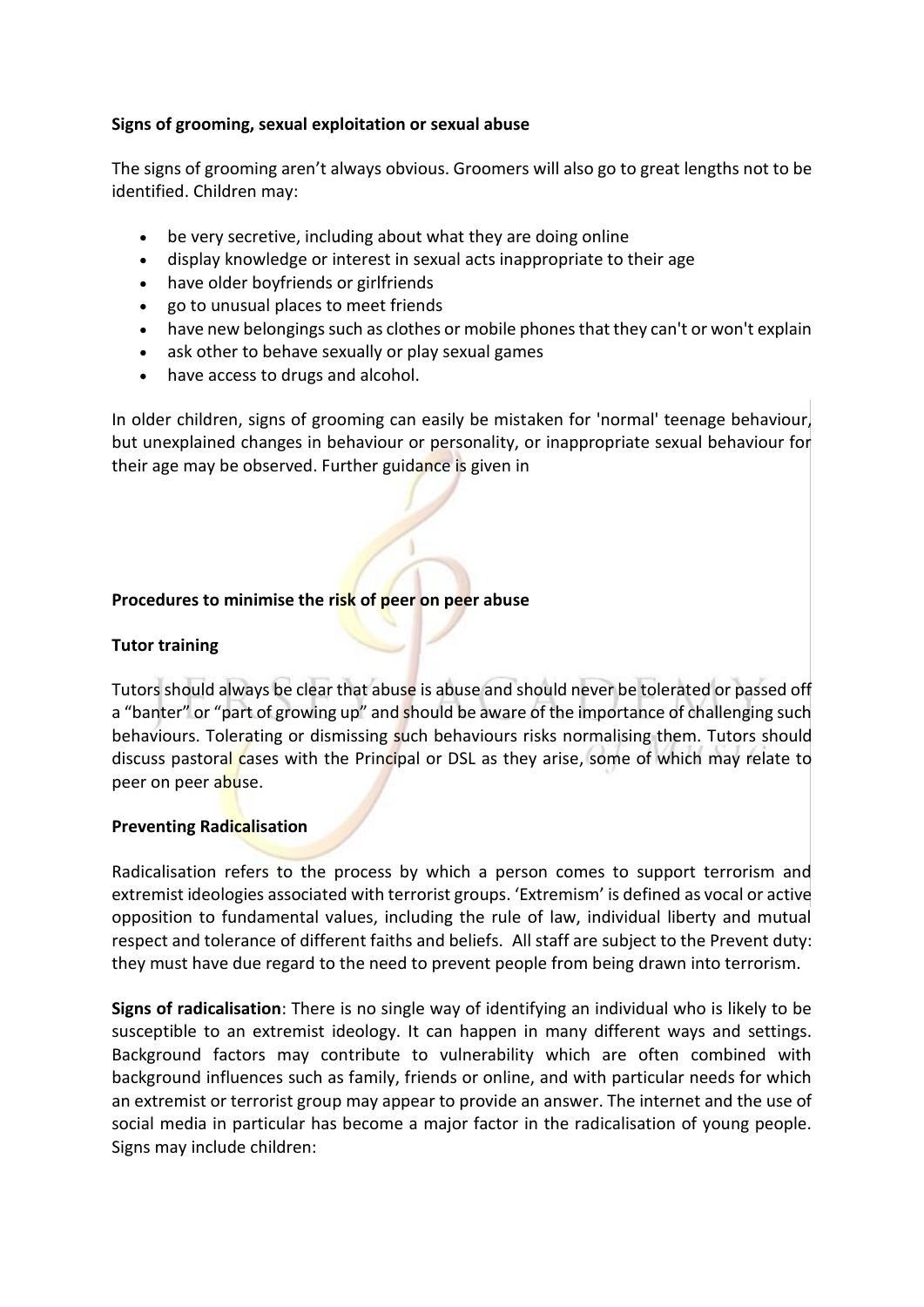- Isolating themselves from family and friends
- talking as if from a scripted speech
- unwillingness or inability to discuss their views
- a sudden disrespectful attitude towards others
- increased levels of anger
- increased secretiveness, especially around internet use

Students who are at risk of radicalisation may have low self-esteem or be victims of bullying or discrimination. As with managing other safeguarding risks, tutors should be alert to changes in students' behaviour which could indicate that they may be in need of help or protection. Tutors should use their professional judgement in identifying children who might be at risk of radicalisation and act proportionately. This may include making a referral to MASH through the Designated Safeguarding Lead with whom they should discuss their concerns.

## **Procedures**:

If a tutor is concerned that a pupil may be exposed to radicalisation the normal referral processes apply i.e. they should discuss it with the Designated Safeguarding Lead who will follow the safeguarding procedures outlined in this policy.

#### **Whistleblowing**

All tutors are required to report to the DSL or Principal any concern or allegations about JAM practices or the behaviour of colleagues which are likely to put pupils at risk of abuse or other serious harm. If the tutor feels unable to raise their concern with the DSL or Principal, they should contact the Chair of the Committee.

## **What tutors should do if they have concerns about a child or receive a complaint of abuse**

[Please see Appendix 3.](https://jerseycollegeforgirls.com/about-us/school-policies-information/#CPAppendix3)

## **Child Protection Training**

All new tutors will be given guidelines and procedures during their induction period. New tutors will access one day Foundation Level CP training as soon as possible, coordinated by JAM.

A rolling programme of child protection training aims to train all tutors and volunteers to Foundation level and provide a cycle of refresher training sessions. Tutors will complete an annual refresher coordinated by JAM. Certificates to be forwarded to Designated Safeguarding Lead as proof of completion.

The Principal and DSL will access training at minimum of Level 2.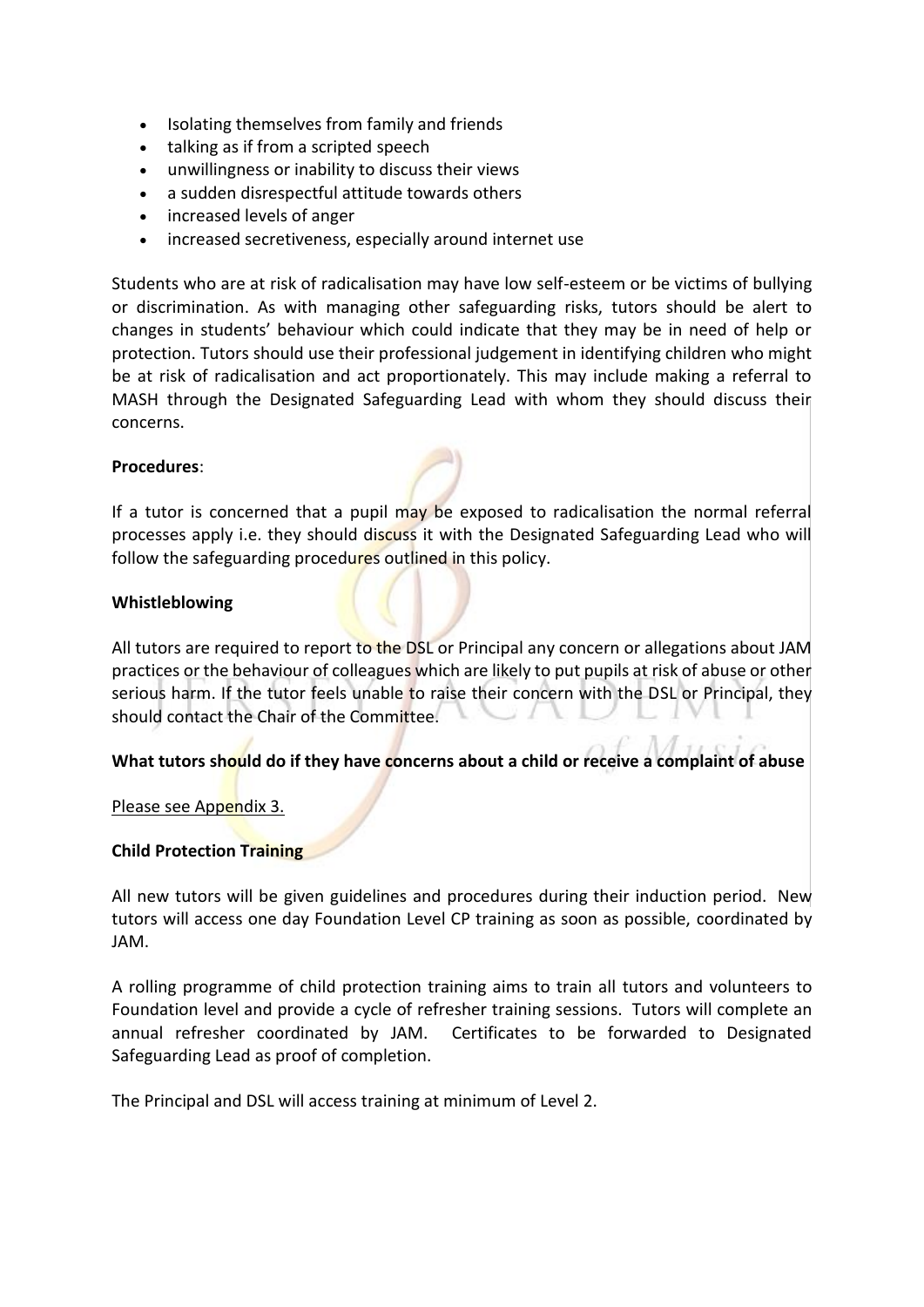## **Students should be encouraged to take responsibility for:**

- Caring and supporting each other.
- Communicating problems or concerns with a parent or tutor.
- Using the Internet safely

## **All tutors have responsibility for:**

- The safety and well-being of the students in their care.
- Reading the guidelines in this policy and signing the form in [appendix 6](#page-22-0) to confirm that they have read the contents.
- Taking a positive role in child protection by observing outward signs of abuse, changes in behaviour or learning difficulties through day-to-day interactions with students.
- Following the correct procedures should a student disclose any harm, abuse or neglect.
- Being sensitive and enabling privacy.
- Reporting any concerns to the Safeguarding Lead.
- Participating in appropriate training when requested.
- Keeping themselves informed of current child protection policies and procedures.

## **The Designated Safeguarding Lead has responsibility for:**

- Sharing and evaluating concerns held by staff so that appropriate action to safeguard the welfare of students can be taken.
- Managing and actioning child protection systems and procedures in line with Education's Child Protection Policy and Guidance.
- Supporting students who may be the subject of any child protection concerns or procedures.
- Liaising with and supporting tutors who are working with students who may be the subject of any Child Protection concerns or procedures.
- Liaising with external agencies.
- Allocating tutors to the appropriate training.
- Completing relevant courses at level 2 and 3 of the Child Protection Training Programme and having refresher training every 3 years.
- Developing the JAM Child Protection Policy, reviewing and refining systems and structures.
- Maintaining confidential records of meetings related to child protection procedures.

## **The Principal has responsibility for:**

- Overseeing the application of the Safeguarding and Child Protection Policy.
- Completing relevant courses at level 2 and 3 of the Child Protection Training Programme and having refresher training every 3 years.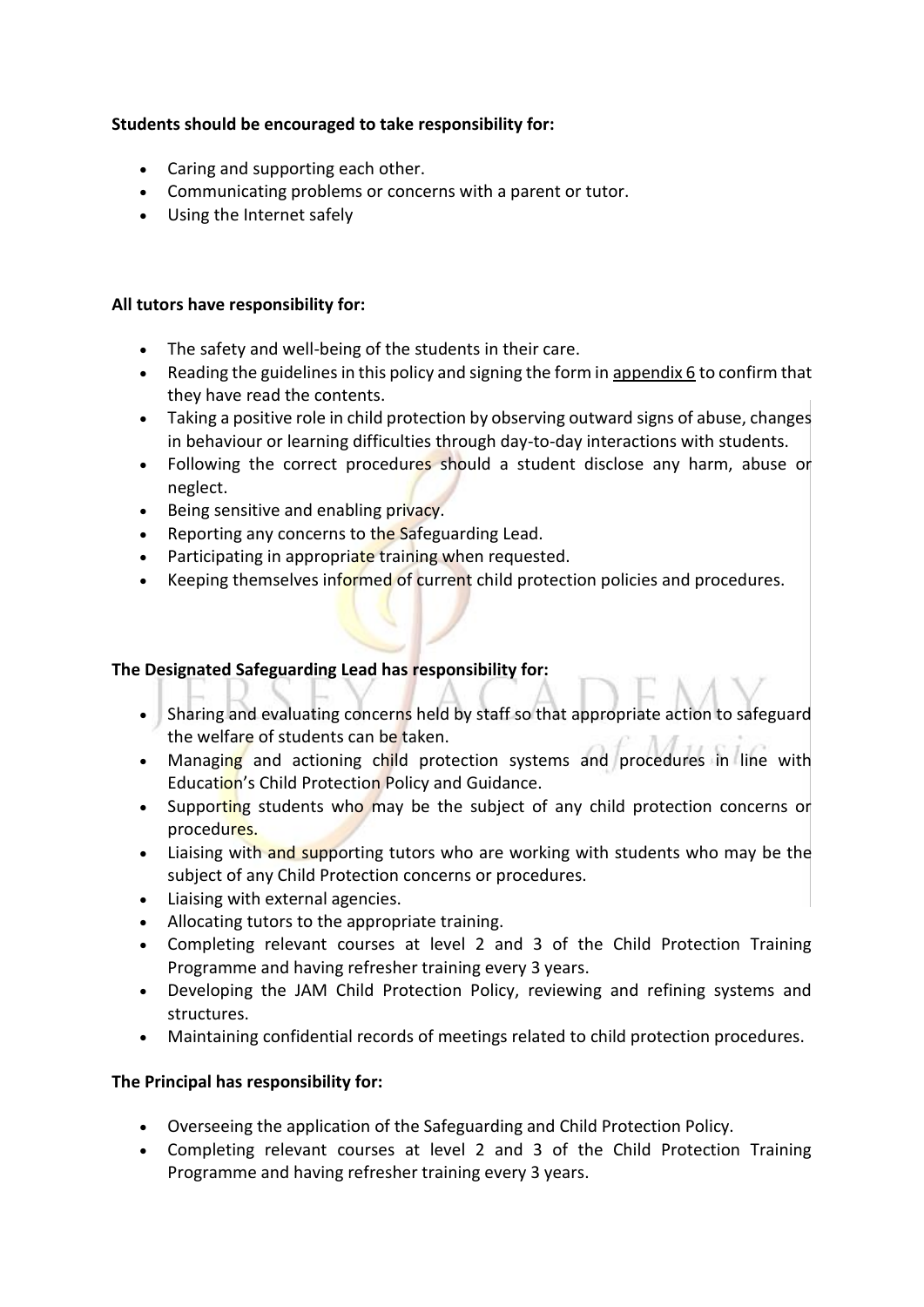In compliance with the Data Protection (Jersey) Law 2018 and as set out in the Privacy Policy, JAM collects and processes personal data of tutors, students, parents and suppliers for specific purposes allowed by law and holds personal information about students in order to safeguard and promote their welfare, promotes the objects and interests of JAM facilitate the efficient operation of JAM and ensures compliance with all relevant legal obligations. Ref: JAM Privacy Policy.

Action by the Designated Safeguarding Lead on receiving a notification of concern/ complaint of abuse.

Options may include: managing any support for the child internally; an early help assessment; or a referral for external agencies. The Designated Safeguarding Lead will, when taking action:

- Clarify the issues with the person raising the concern
- Refer the matter to the Principal to agree on the next steps, depending on the seriousness of the suspicion or complaint. A complaint involving a serious criminal offence will always be referred to social services and the police immediately
- Consider the wishes of the student who has complained, provided that the student is of sufficient understanding and maturity and properly informed. However, there may be times when the situation is so serious that decisions may need to be taken, after all appropriate consultation, that override a student's wishes
- Consider the wishes of the complainant's parents, provided they have no interest which is in conflict with the student's best interests and that they are properly informed. Again, it may be necessary, after all appropriate consultation, to override parental wishes in some circumstances. If the Designated Safeguarding Lead is concerned that disclosing information to parents would put a child at risk, they may take further advice from the relevant professionals before informing parents. A disclosure to MASH may be made without prior contact with a child's parents.
- Depending on the nature of the disclosure, advice will be sought from MASH as to when to notify the complainant's parents.
- Consider duties of confidentiality, so far as applicable.

## **Types of referral**

There are different types of referral procedures according to the nature of the disclosure made.

Where a child has suffered or is at risk of harm and the matter does not involve a member of staff, a referral will be made to MASH as soon as possible.

Where there are concerns about a member of staff's suitability to work with children, a referral will be made to MASH who will inform the LADO.

• If the child is considered to be a concern and is not at risk of suffering immediate significant harm but requires additional support (e.g. early help or pastoral support), the Designated Safeguarding Lead will refer the child to the relevant agency. Where a child and family would benefit from coordinated support from more than one agency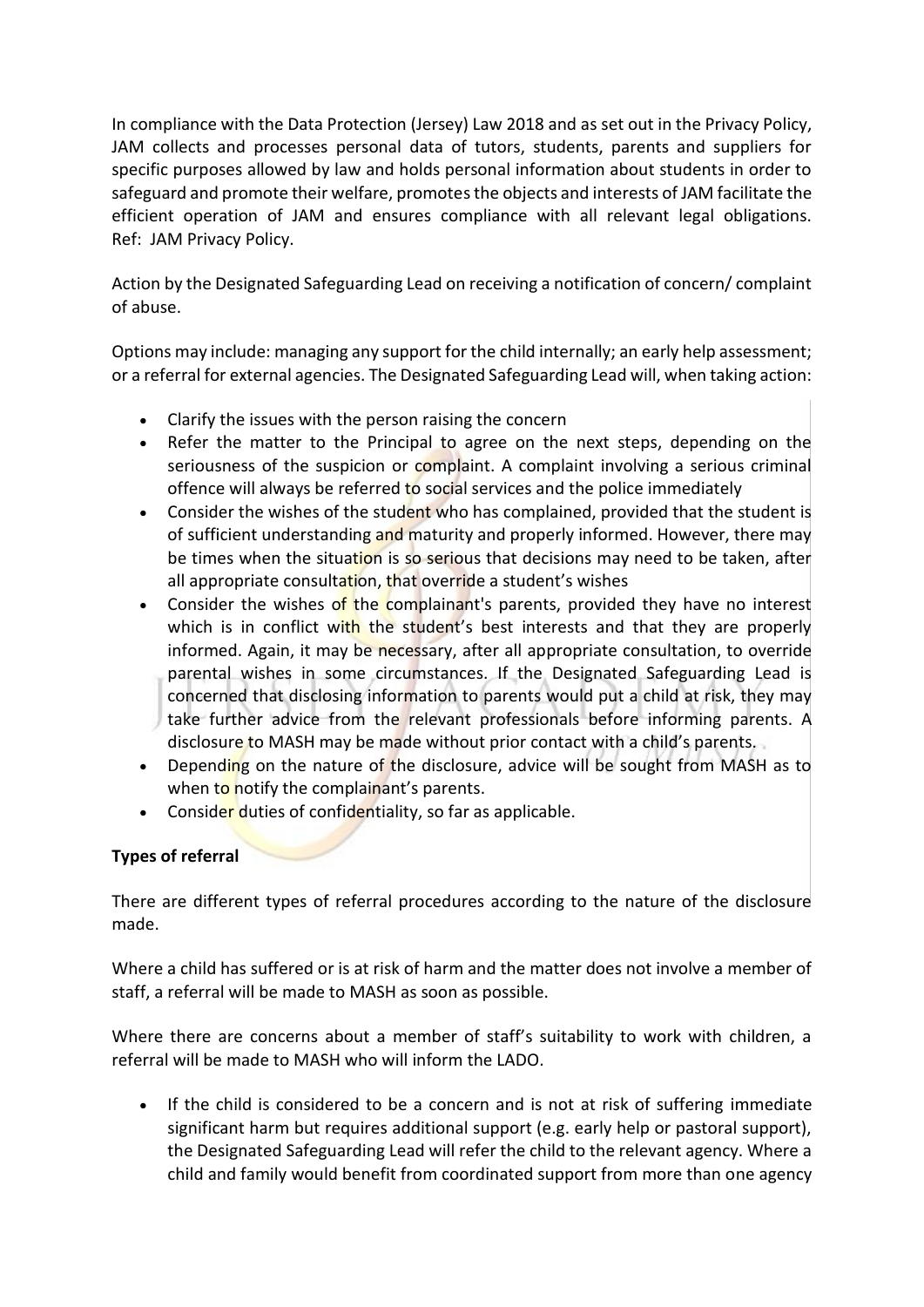(for example education, health, housing, police) there should be a referral to Early Help.

• Where a disclosure relates to the mental health of a student and she is at risk from herself rather than a third party, the Designated Safeguarding Lead will refer to CAMHS and parental consent will be sought. Where a student is already accessing care from CAMHS the DSL or appropriate member of the SST will raise the concern with CAMHS.

## **Student child protection records:**

JAM will keep all child protection records confidential, allowing disclosure only to those who need the information in order to safeguard and promote the welfare of children. JAM will cooperate with police and social services to ensure that all relevant information is shared for the purposes of child protection investigations and in accordance with the requirements of Working Together To Safeguard Children (July 2018).

## **Risk assessment:**

JAM recognises that the evaluation of risks and putting in place steps to mitigate against these risks contributes to promoting the welfare and protection of pupils. For activities that may pose specific risks, risk assessments are carried out in accordance with JAM's Health and Safety policy and reviewed as required. Students who are at risk of harm are either referred to external agencies in accordance with these procedures and/or if the student is at risk of harm from herself, the Designated Safeguarding Lead will assess the risk and may put in place a safety plan that will be shared with relevant tutors.

## **Visitors:**

All visitors must sign in on arrival and sign out on departure using the signing book located in the Main Entrance Hall.

## **JAM premises:**

JAM takes all practicable steps to ensure that JAM premises are as secure as circumstances permit.

#### **Monitoring and review**

Any safeguarding incidents at JAM will be followed by a review of the safeguarding procedures within JAM (which will include a review of this policy) to determine whether any improvements can be made to prevent a similar event from occurring in the future.

In addition, the Designated Safeguarding Lead will monitor the operation of this policy and its procedures and undertake an annual review of this policy and JAM'ssafeguarding procedures.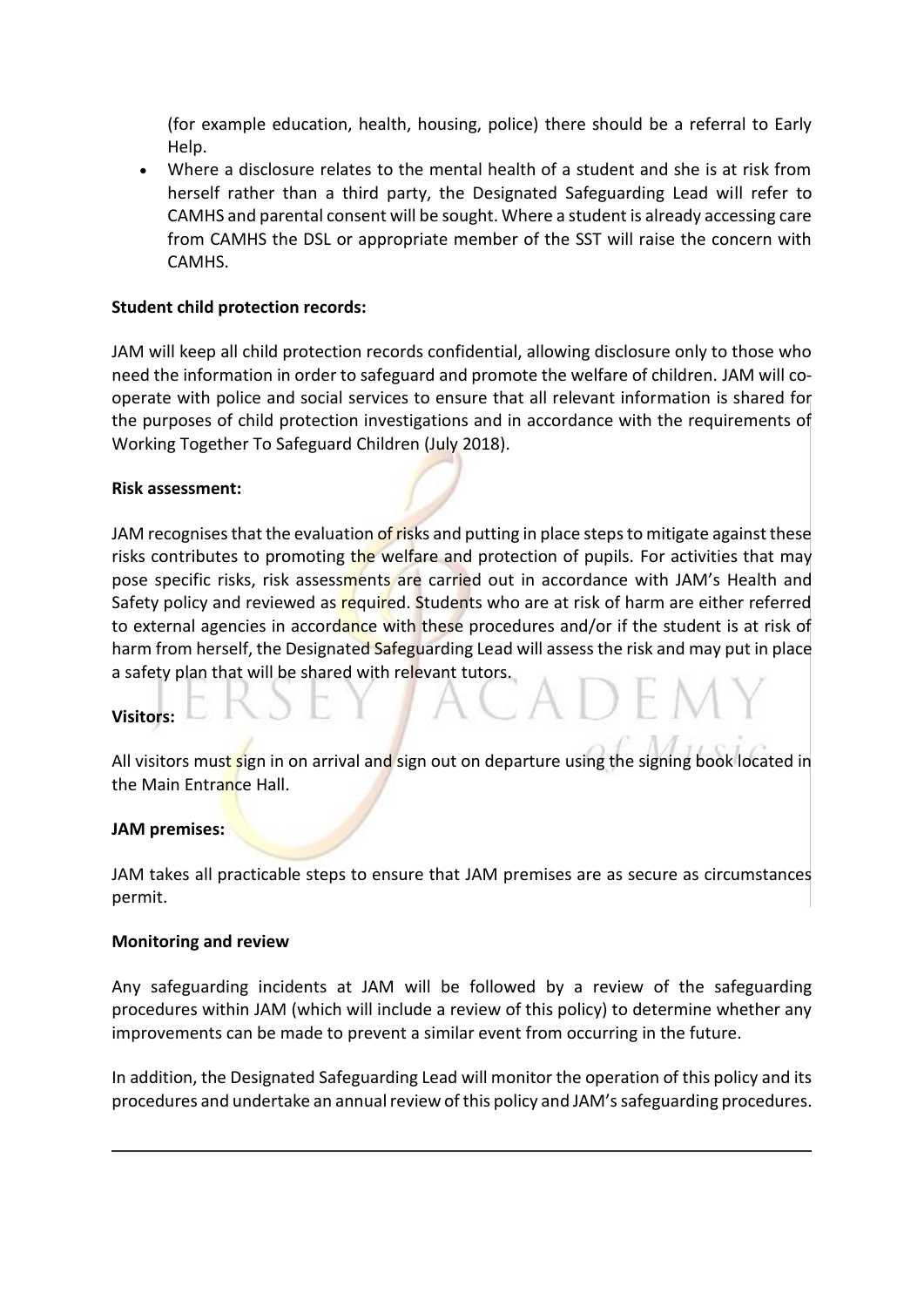## **Relationship to other policies**

- 1. External Policies and other useful documents:
- Child Protection ( Education )

[https://www.gov.je/sitecollectiondocuments/education/p%20child%20protection%20policy](https://www.gov.je/sitecollectiondocuments/education/p%20child%20protection%20policy%2020160629%20sdm.pdf) [%2020160629%20sdm.pdf](https://www.gov.je/sitecollectiondocuments/education/p%20child%20protection%20policy%2020160629%20sdm.pdf)

• Continuum of need guidance

<https://safeguarding.je/wp-content/uploads/2016/08/Continuum-of-Need.pdf>

• Allegation against a member of staff or volunteer:

[https://www.gov.je/sitecollectiondocuments/education/p%20dealing%20with%20allegatio](https://www.gov.je/sitecollectiondocuments/education/p%20dealing%20with%20allegations%20against%20staff%20and%20volunteers%2020170524%20cc.pdf) [ns%20against%20staff%20and%20volunteers%2020170524%20cc.pdf](https://www.gov.je/sitecollectiondocuments/education/p%20dealing%20with%20allegations%20against%20staff%20and%20volunteers%2020170524%20cc.pdf)

• Special Educational Needs Policy (Education)

[https://www.gov.je/sitecollectiondocuments/education/p%20special%20educational%20ne](https://www.gov.je/sitecollectiondocuments/education/p%20special%20educational%20needs%20policy%2020160406%20cc.pdf) [eds%20policy%2020160406%20cc.pdf](https://www.gov.je/sitecollectiondocuments/education/p%20special%20educational%20needs%20policy%2020160406%20cc.pdf)

• Data Protection

[https://www.gov.je/SiteCollectionDocuments/Education/P%20Data%20Protection%20Polici](https://www.gov.je/SiteCollectionDocuments/Education/P%20Data%20Protection%20Policies%20and%20Procedures%2020160815%20MP.pdf) [es%20and%20Procedures%2020160815%20MP.pdf](https://www.gov.je/SiteCollectionDocuments/Education/P%20Data%20Protection%20Policies%20and%20Procedures%2020160815%20MP.pdf)

• Transgender guidance for schools

of Music

[https://www.gov.je/SiteCollectionDocuments/Education/P%20Transgender%20Guidance%2](https://www.gov.je/SiteCollectionDocuments/Education/P%20Transgender%20Guidance%20for%20Jersey%20Schools%2020170518%20KP.pdf) [0for%20Jersey%20Schools%2020170518%20KP.pdf](https://www.gov.je/SiteCollectionDocuments/Education/P%20Transgender%20Guidance%20for%20Jersey%20Schools%2020170518%20KP.pdf)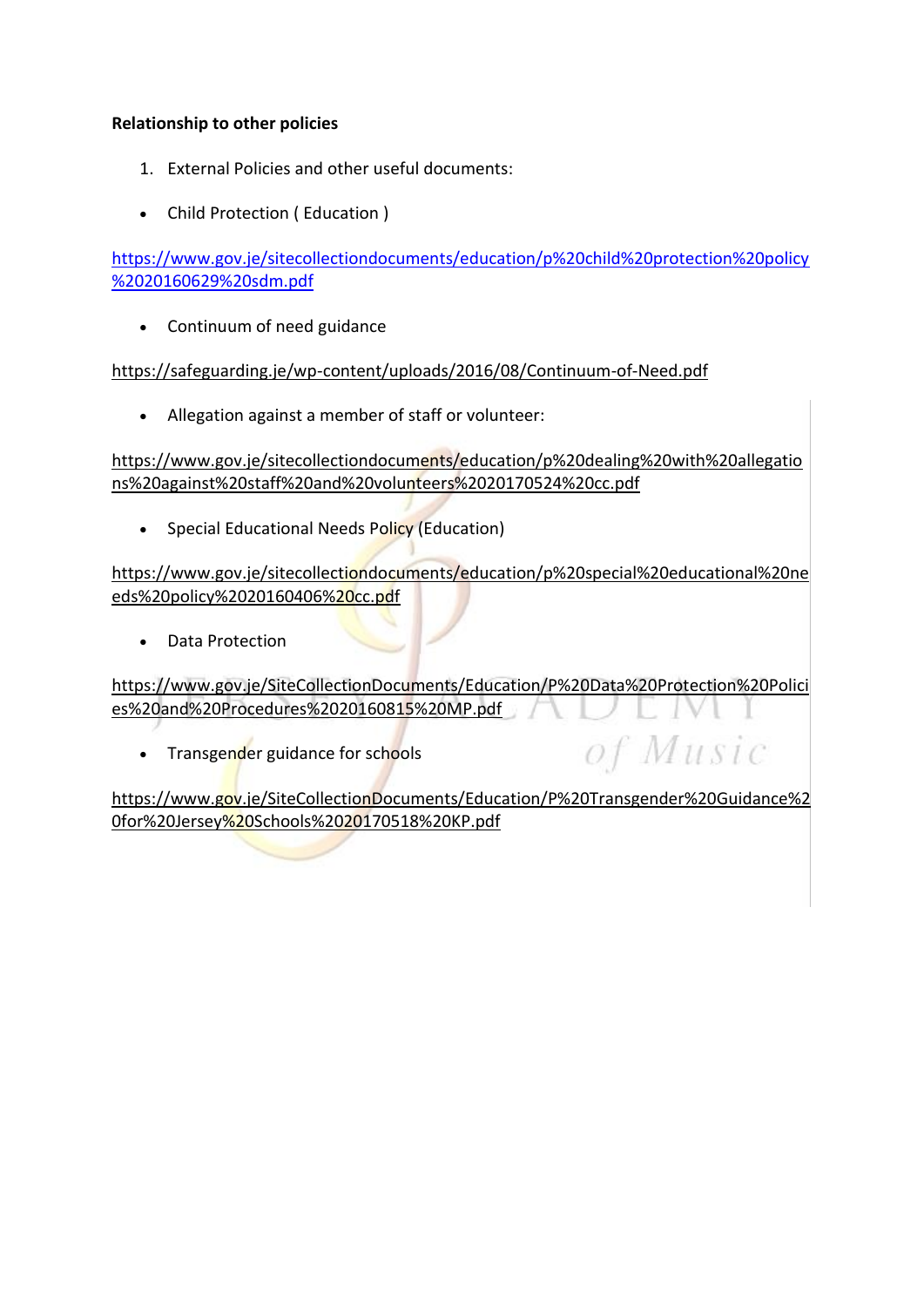#### **Appendices**

**[Appendix 1 Threshold Criteria & Assessment Grids](https://jerseycollegeforgirls.com/about-us/school-policies-information/%22#CPAppendix1%3Cstrong)**

**Appendix 2 Internal Referral For**m [\(Click here\)](#page-15-0)

**[Appendix 3 What staff should do if they have concerns about a child or receive a complaint](https://jerseycollegeforgirls.com/about-us/school-policies-information/%22#CPAppendix3%3Cstrong)  [of abuse](https://jerseycollegeforgirls.com/about-us/school-policies-information/%22#CPAppendix3%3Cstrong)**

**[Appendix 4 Emergency Contact List](https://jerseycollegeforgirls.com/about-us/school-policies-information/#CPAppendix4)**

**[Appendix 5 Staff Guidelines](https://jerseycollegeforgirls.com/about-us/school-policies-information/#CPAppendix5)**

**[Appendix 6 Police Involvement in Schools Procedure](https://jerseycollegeforgirls.com/about-us/school-policies-information/#CPAppendix6)**

**[Appendix 7 Online Safety Policy](https://jerseycollegeforgirls.com/about-us/school-policies-information/#CPAppendix8)**

**[Appendix 8 Confirmation of receipt and reading of policy](https://jerseycollegeforgirls.com/about-us/school-policies-information/#CPAppendix9)**

## **Appendix 1 - Threshold criteria and assessment framework**

**Please see Pages 7-13 of the [Continuum of Need document](https://safeguarding.je/wp-content/uploads/2020/01/Continuum-of-Need-Final-2020.pdf) on Safeguarding Partnership Board website:**

of Music

**The Assessment Framework (ED Child Protection Policy)** 

The Assessment Framework will assist professionals in identifying those children with extra

needs and enable them to make appropriate referrals to agencies on behalf of the child.

Where possible this should be completed in consultation and partnership with the parent,

carer and/or young person according to their capacity.

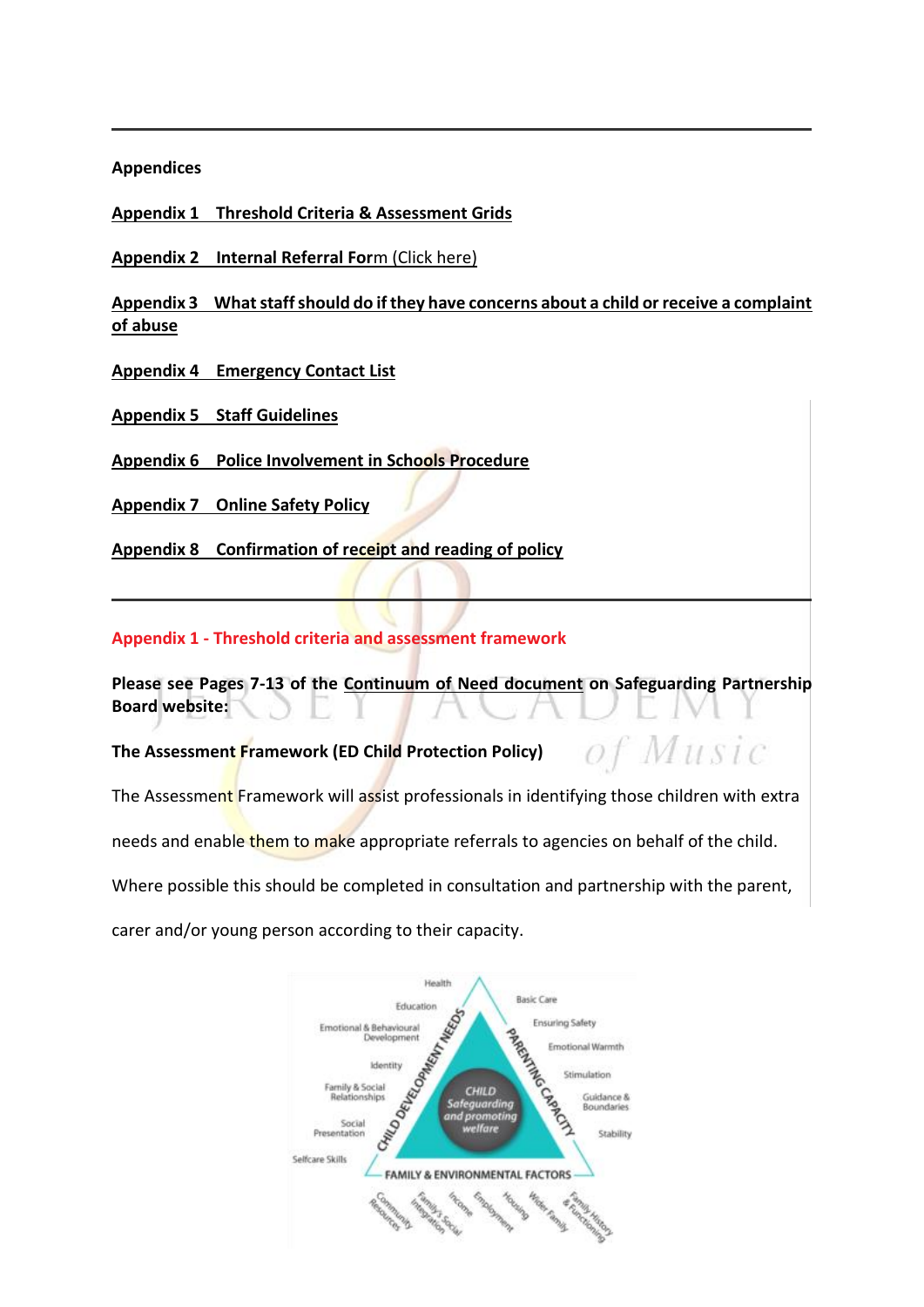## <span id="page-15-0"></span>**Appendix 2**

## **Internal JAM Referral Form for Concerns**

#### **Child Protection Procedures**

#### **Internal Referral Form**

This form can be used by any tutor  $-$  on completion it should be put in an envelope and handed to the Designated Safeguarding Lead.

You may find this form useful to record any concerns you have regarding a child. These may include concerns about appearance, health and well-being, changed behaviour, pupil abuse (i.e. serious bullying) or a \*disclosure from the child or student

\* In the event of a serious disclosure where you may have concerns over the immediate safety of a child or student, refer immediately to Emergency Contact List (see Appendix 4) and ensure that this document is completed.

| Student's Name:                                                                                                   |
|-------------------------------------------------------------------------------------------------------------------|
| ACADEMY<br>FRSEY7<br>Date:                                                                                        |
| Remember to be objective, avoid assumptions or interpretations. Ensure words used<br>are as accurate as possible. |
| Record of conversation:                                                                                           |
|                                                                                                                   |
|                                                                                                                   |
|                                                                                                                   |
|                                                                                                                   |
|                                                                                                                   |
|                                                                                                                   |
|                                                                                                                   |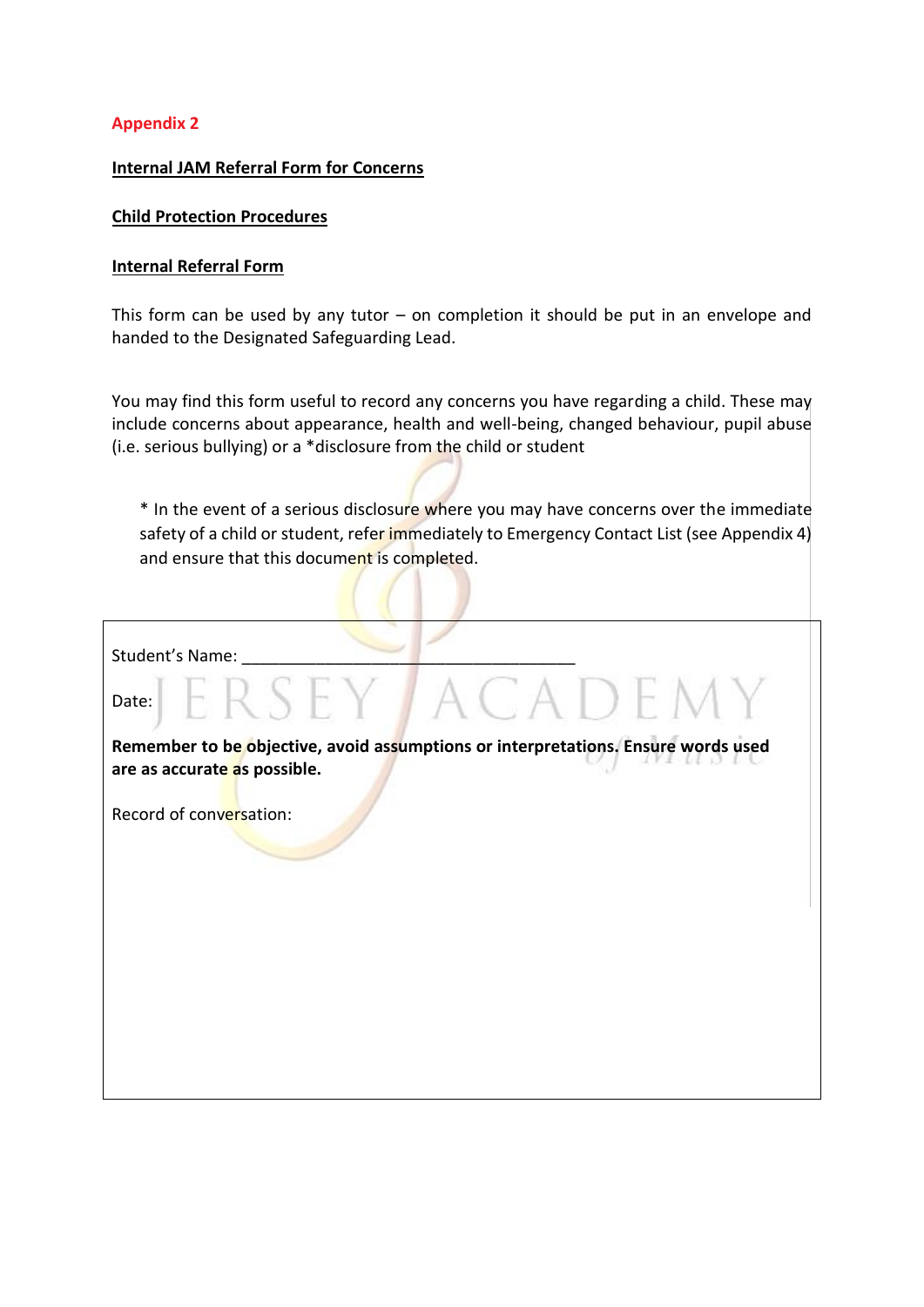|                                                               | Action taken e.g. follow-up conversations with Designated Safeguarding Lead/ parents |
|---------------------------------------------------------------|--------------------------------------------------------------------------------------|
| / or continue to monitor                                      |                                                                                      |
|                                                               |                                                                                      |
|                                                               |                                                                                      |
|                                                               |                                                                                      |
|                                                               |                                                                                      |
|                                                               |                                                                                      |
|                                                               |                                                                                      |
|                                                               |                                                                                      |
| Print Name: Manual Library Position: Manual Library Position: |                                                                                      |
|                                                               |                                                                                      |
|                                                               |                                                                                      |
|                                                               |                                                                                      |
|                                                               |                                                                                      |
|                                                               |                                                                                      |
|                                                               |                                                                                      |
|                                                               |                                                                                      |
|                                                               |                                                                                      |
| JERSEY J                                                      | ACADEMY                                                                              |
|                                                               | of Music                                                                             |
|                                                               |                                                                                      |
|                                                               |                                                                                      |
|                                                               |                                                                                      |
|                                                               |                                                                                      |
|                                                               |                                                                                      |
|                                                               |                                                                                      |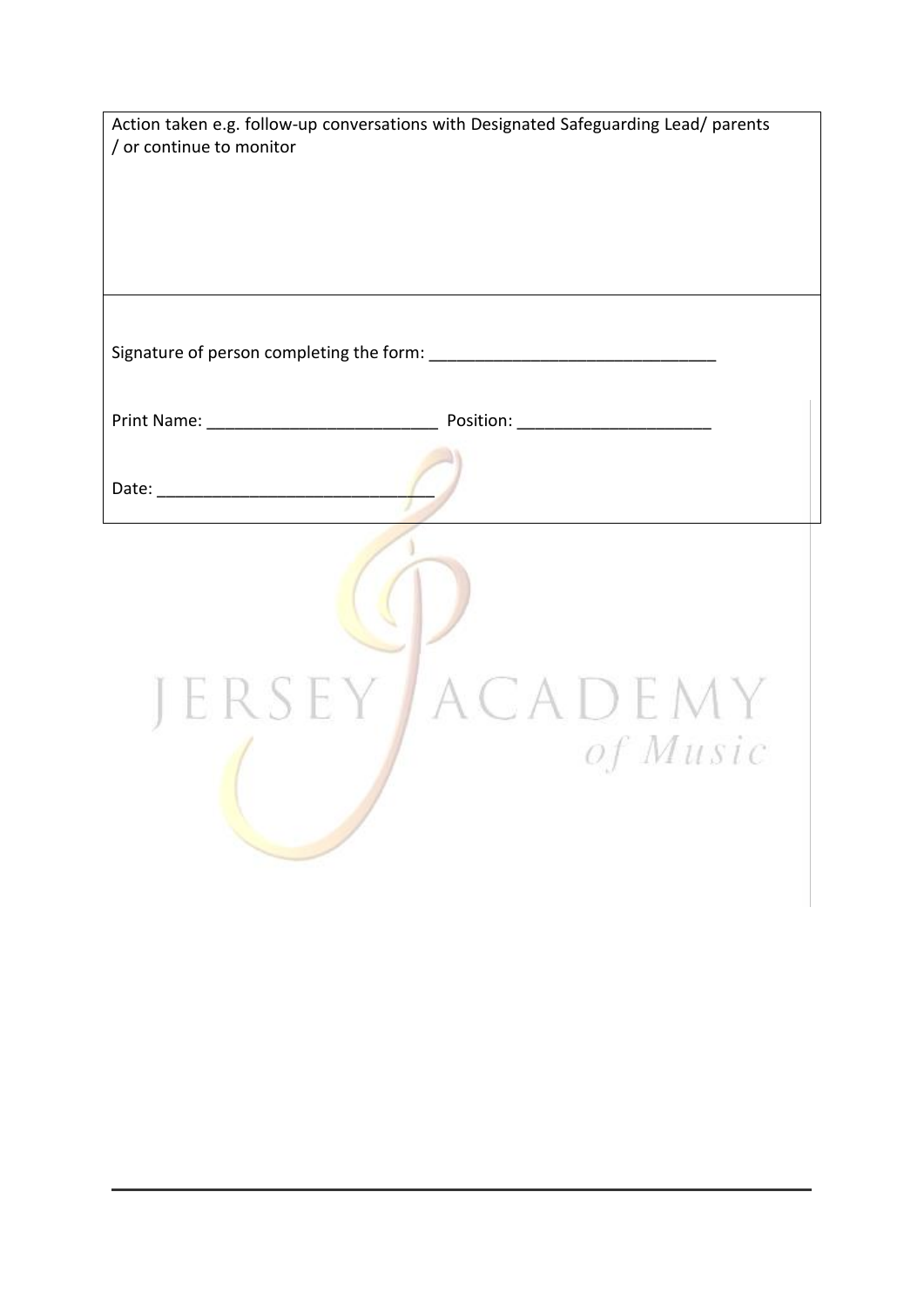# **Appendix 3 - What tutors should do if they have concerns about a child or receive a complaint of abuse**

<span id="page-17-0"></span>Tutors are advised to maintain an attitude of 'it could happen here' where safeguarding is concerned. When concerned about the welfare of a child, staff should always act in the best interests of the child.

Concerns / initial complaint of abuse:

Tutors should act on their concerns immediately and

- stay calm and sympathetic. Listen carefully to the child and keep an open mind. Tutors or volunteers should not take a decision as to whether or not the abuse has taken place
- not ask leading questions, that is, a question which suggests its own answer. Ask open questions that will encourage a secure and sympathetic environment for the child, such as "is there anything else you want to tell me?"
- reassure the child but not give a guarantee of absolute confidentiality. Tutors or volunteers should explain that they need to pass the information to the DLS who will ensure that the correct action is taken. Tutors or volunteers should not make promises that they can't keep such as 'everything will be alright' but clearly explain what they have to do next and who they will talk to
- keep a sufficient and accurate written record of the conversation. The record should include the date, time and place of the conversation and the essence of what was said and done by whom and in whose presence. The record should be signed by the person making it and should use names, not initials. The record must be kept securely and handed to the DSL as soon as possible. - 27

of Music

For urgent concerns, the member of staff should seek the DSL immediately.

- not take any further action unless specifically requested by the Designated Safeguarding Lead or the Principal.
- only share information on a need-to-know basis and must not discuss the matter with other colleagues

## **Sexting:**

Sexting is defined as the production of and/or sharing of sexual photos and videos of and by young people who are under the age of 18. Tutors who are aware of an incident involving sexting should:

- Never view, download or share the imagery, or ask a child to share or download this is illegal.
- Report it to the DSL, if the imagery has already been viewed by accident.
- Not delete the imagery or ask the young person to delete it.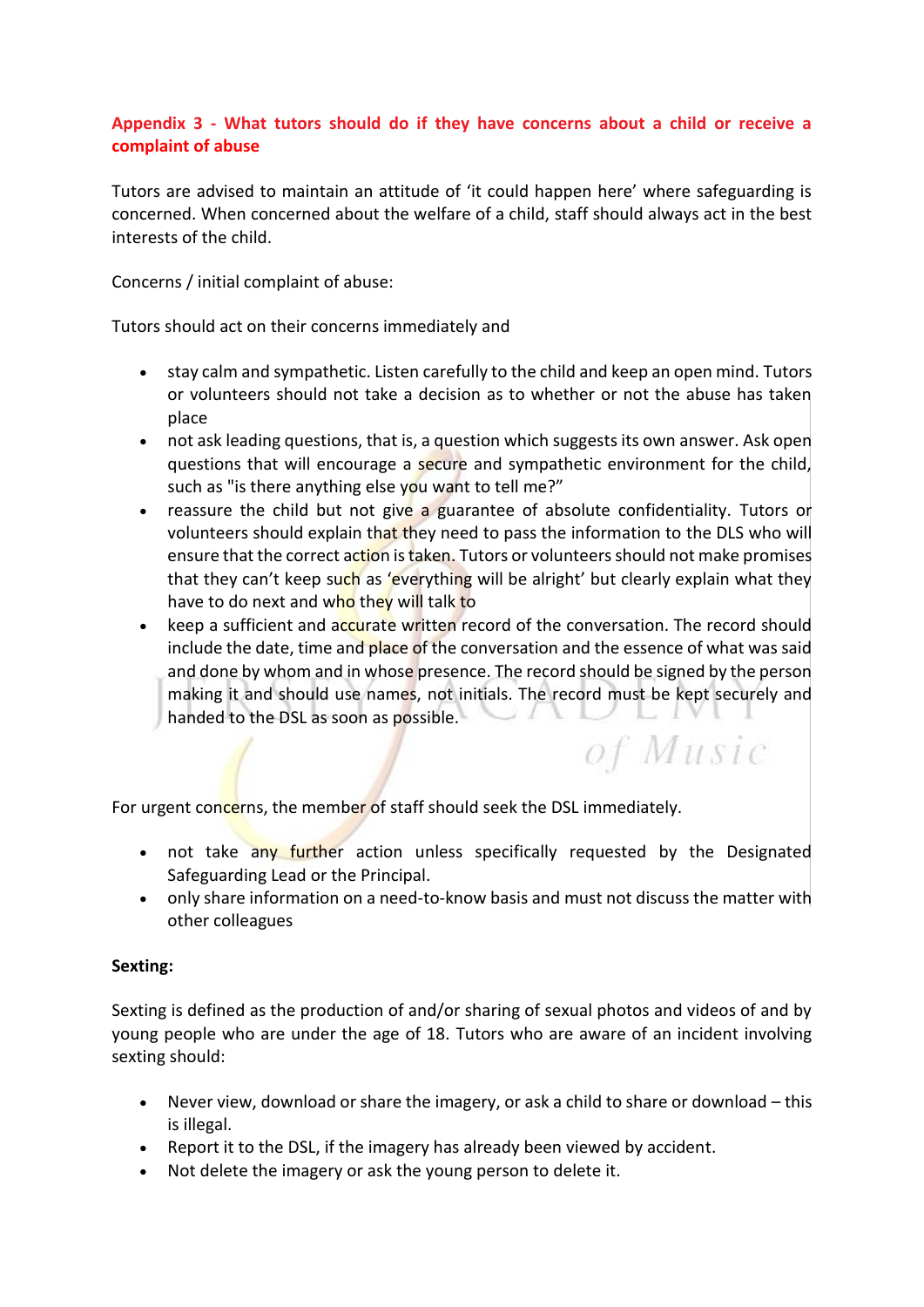- Not ask the young person(s) who are involved in the incident to disclose information regarding the imagery. This is the responsibility of the DSL.
- Not share information about the incident to other members of staff, the young person(s) it involved or their, or other, parents.
- Not say or do anything to blame or shame any young people involved.
- Explain to students that the incident must be reported to the DSL.

**Preserving evidence**: All evidence, (for example, scribbled notes, mobile phones containing text messages, clothing, computers), must be safeguarded and preserved and given to the designated safeguarding lead.

## **Reporting:**

All suspicion or complaints of abuse must be reported to the Designated Safeguarding Lead. If there is risk of immediate serious harm to a child and you are not able to follow this referral procedure, contact MASH. Please see Emergency contact list at [Appendix 4](#page-19-0) for emergency contact details. Anybody can make a referral. If there is an immediate emergency, dial 999 and report the matter to the police.

## **Supporting principles relating to any safeguarding disclosure:**

### **Receive**

- Listen to the student
- Take what they say seriously

## **Reassure**

- That the student has done the right thing talking about their worries
- That only those people who need to know will be told, avoid promises of confidentiality

ademy

of Music

• That the student will be involved in/ know what happens next

## **React**

- Elicit just as much information as you need in order to ascertain that there is a child protection issue which needs following up
- Avoid leading questions, ask only open questions like: "is there anything else you would like to tell me?"
- Feel confident to ask the student and parents (where appropriate) questions to find out the facts, whilst avoiding leading questions
- Explain what you have to do next and to whom you have to talk (Safeguarding Lead)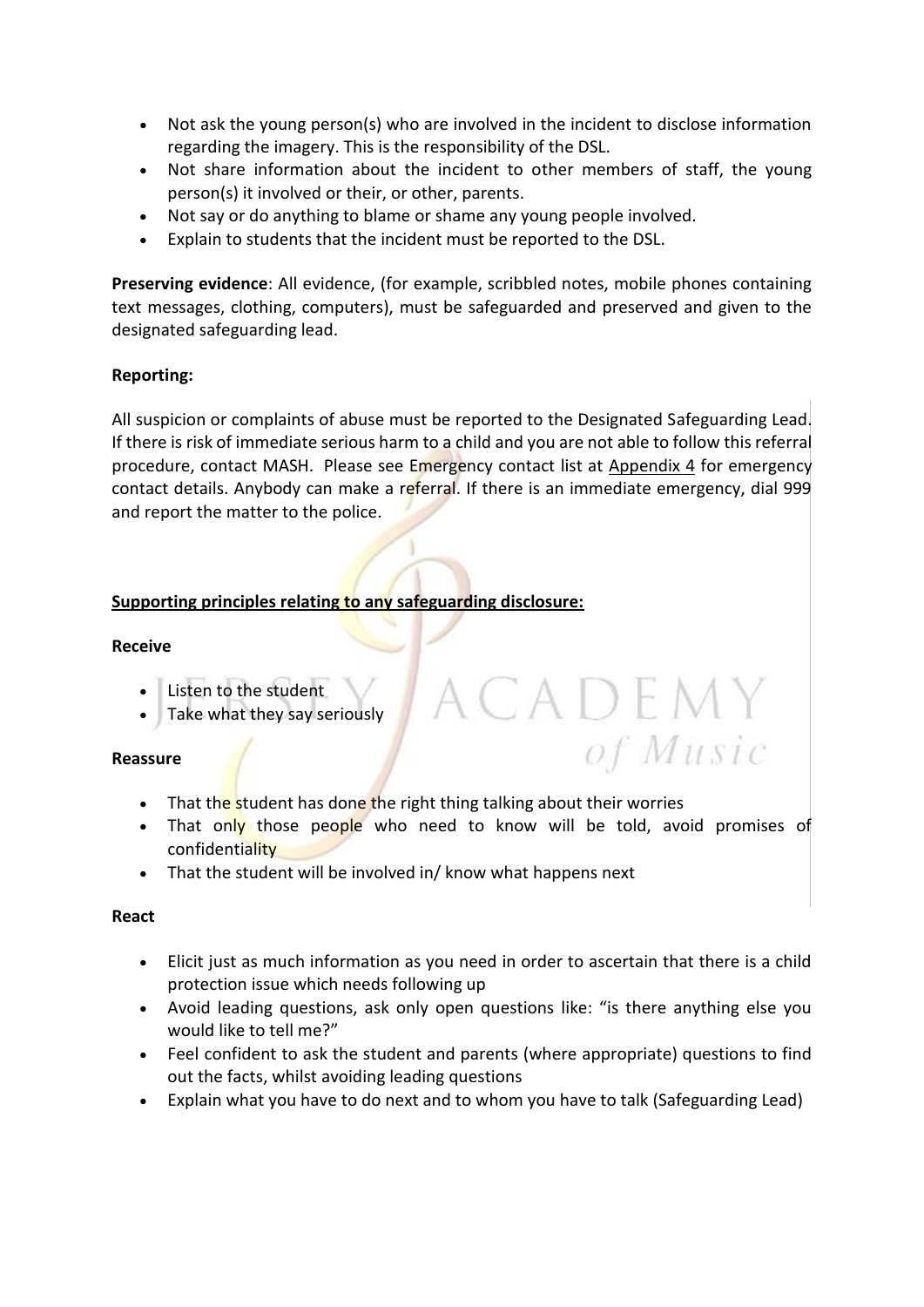## **Report and Record**

- Inform Safeguarding Lead or Principal
- Log your conversation or observation using Internal Referral Form *[\(Appendix](#page-15-0)  [2\).](#page-15-0)* Report as soon after the event as possible. Ensure that the words used in the report are as accurate as possible.
- Be objective in your recording, rather than making assumptions or interpretations
- All reports will be securely stored
- Agreement will be reached about the action to be taken and communicated to all concerned
- **In the event of a serious disclosure where you may have concerns over the immediate safety of a child or student, refer immediately to Emergency Contact List (see Appendix 4).**

<span id="page-19-0"></span>

| <b>Appendix 4 - Emergency Contact List</b>                                                                                                                                                                   |                                                  |                       |        |  |
|--------------------------------------------------------------------------------------------------------------------------------------------------------------------------------------------------------------|--------------------------------------------------|-----------------------|--------|--|
| In the event of a Serious Child Protection disclosure                                                                                                                                                        |                                                  |                       |        |  |
| In the event of a serious disclosure from a child, the following is a list of people or agencies<br>who must be contacted immediately. The immediate safety of a child or student is always<br>our priority. |                                                  |                       |        |  |
| 1.<br><b>Name</b>                                                                                                                                                                                            | Position                                         | <b>Contact number</b> |        |  |
| Claire Harvey                                                                                                                                                                                                | Designated<br>Safeguarding Lead and<br>Principal |                       | 720030 |  |
|                                                                                                                                                                                                              |                                                  |                       |        |  |

## **If none of the above can be contacted**

2.

## **Multi Agency Strategy Hub (MASH) – 519000**

Words to the effect of …"As the result of a serious disclosure from a child at our school, we have concerns about that child's safety."

- State how the child says they have been hurt / are at risk
- State who the child said did it.
- Assist with any other questions you can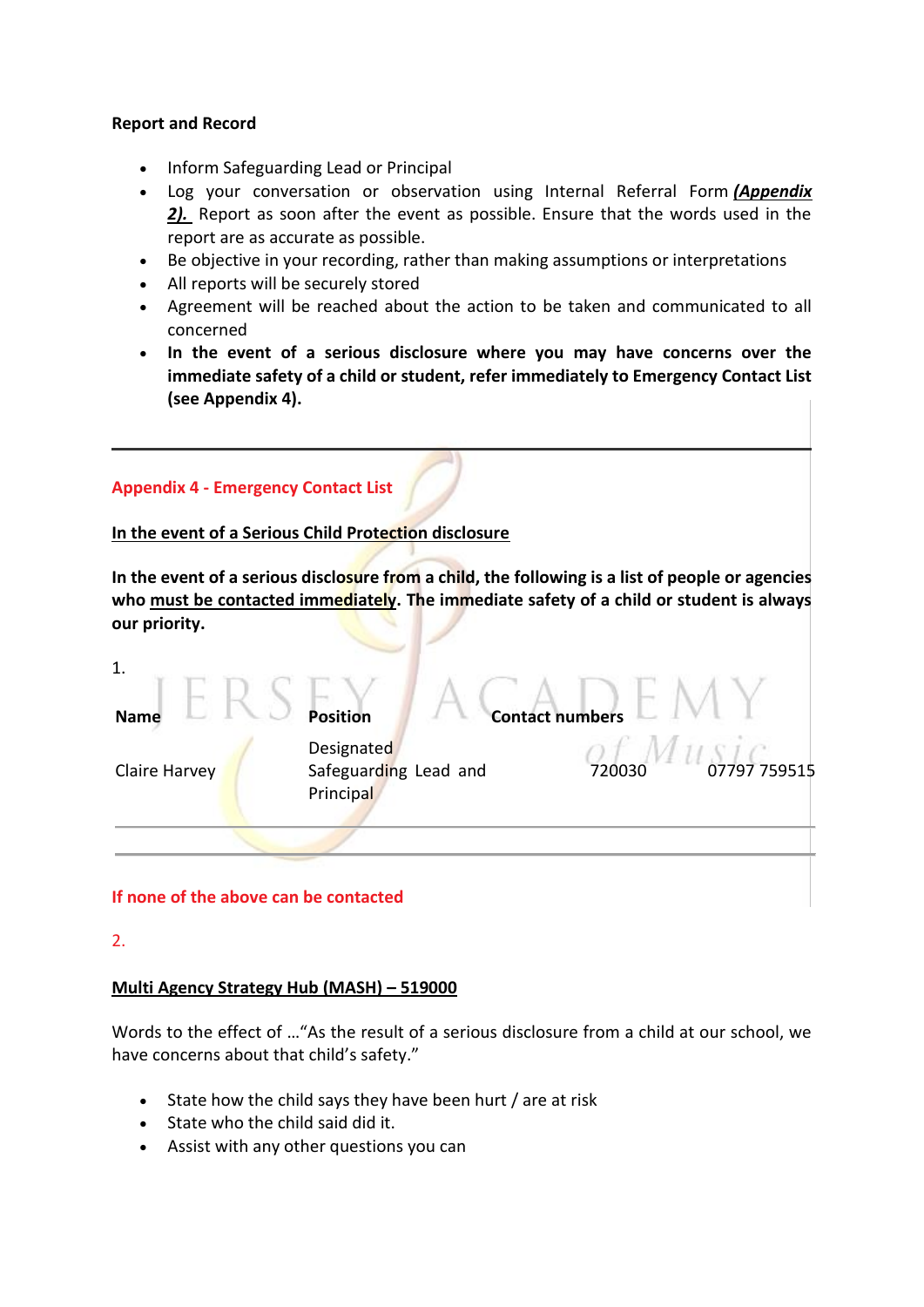## **If MASH cannot be contacted directly**

**(If you get the ansaphone – state that you will be phoning the Police)**

3.

**States of Jersey Police**

**Child Protection Unit – 612612 or 999**

## **Appendix 5 - Guidelines for Tutors**

#### <span id="page-20-0"></span>**Tutor Awareness**

Tutors have a duty to deal with any child protection issue that may arise and also to avoid any activity that may reasonably raise concerns as to their propriety. Examples might include students drinking alcohol with tutors, being invited to their homes or allowing access to inappropriate materials or internet sites. Any tutors who is aware of such activities should report them to the DSL or Principal.

Any individual contact with students out of education settings should only be done with the prior knowledge of parents and Principal. Tutors should make every effort to avoid being in a situation where they are alone with a student in an isolated area, talking with a student in a closed room without others being aware of or being on their own with a student in a car or minibus. L. I  $\mathbb{R}$ 

**Sexual harassment**: This includes gender related comments about a student's physical attributes; unwelcome or gratuitous physical contact; suggestive or offensive remarks or innuendos about students of a specific sex; propositions of physical intimacy; gender related verbal abuse; threats or taunting; bragging about sexual prowess; requests for dates or sexual favours; offensive jokes or comments of a sexual nature about a student; displays of sexually offensive pictures, graffiti or other materials; highly personal questions or discussions about sexual activities; rough and vulgar humour or language related to gender; repeated "compliments" regarding a student's appearance, hair and clothes.

**Inappropriate relationships:** In common law, a tutor is held to a higher standard of conduct than many other members of society. A tutor's sexual relationship with a student is regarded as professional misconduct. Any such relationship or conduct directed at establishing a relationship are prohibited. Activities such as sending intimate letters or e-mails from a member of staff to a student, personal telephone calls, suggestive comments and dating are unacceptable. Tutors receiving inappropriate communication from students should report the matter to the Principal who will investigate and deal with it appropriately.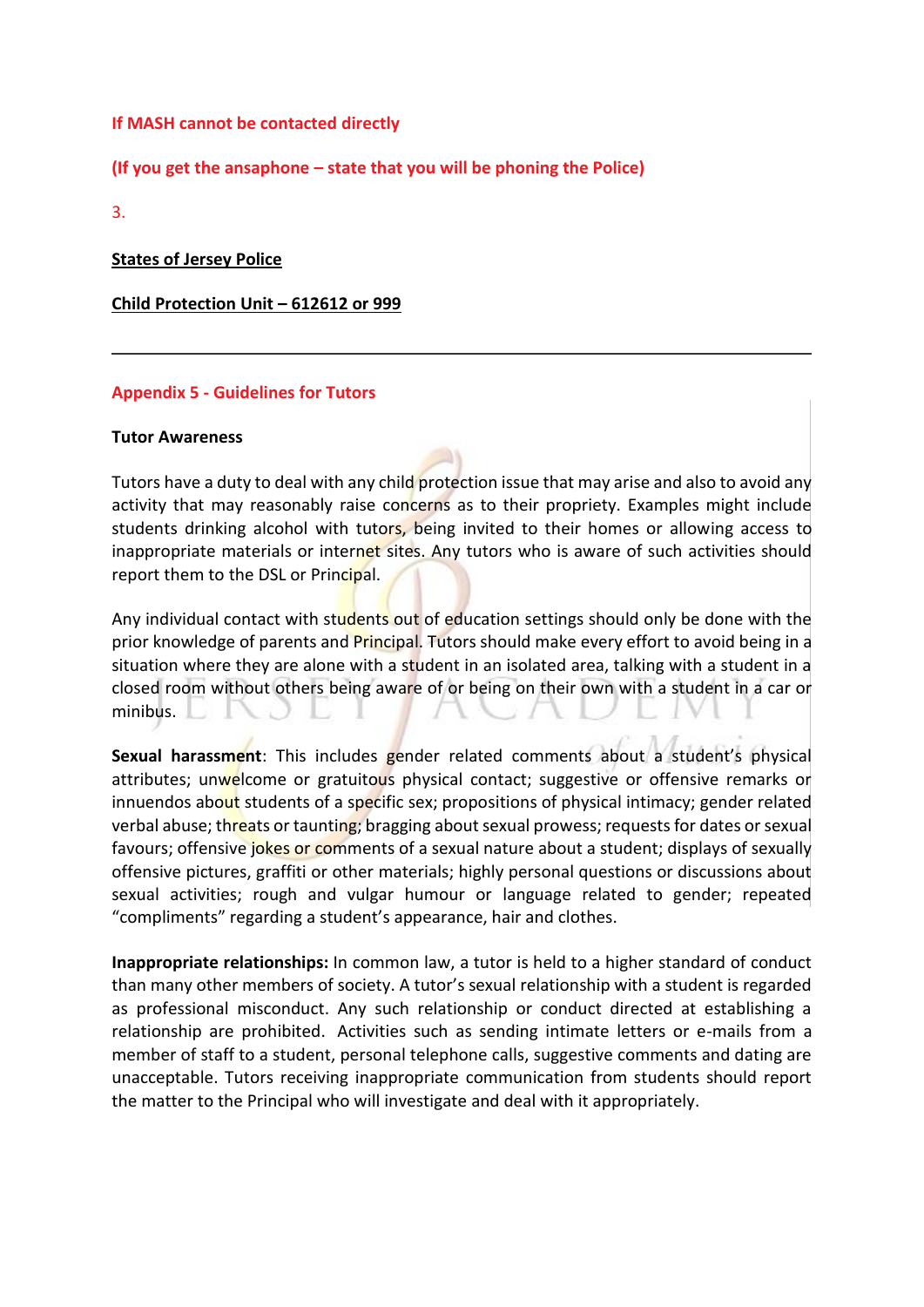## **Physical Restraint**

Physical restraint of students is part of a range of strategies available to manage challenging behaviour and to protect the safety of children. The Education Restraint Policy is included in the Special Educational Needs Policy*.* A link to this policy can be found in the 'Relationship to other Policies' section of this document.

Restraint should only be used as a last resort after other strategies included in the school's behaviour policy. Physical restraint always carries a risk that the child or tutor may be damaged, physically or emotionally. Inappropriate or excessive use of restraint can lead to an allegation of assault.

## **Physical Contact and Intervention**

**Have another person present Use restraint in anger Defuse the situation – 'talking down' Adopt a threatening stance Use physical restraint as a last resort Be confrontational Be aware of gender and cultural issues Restrain by tying or binding**

**Use MINIMUM amount of reasonable force**

**Do Don't**

**Search a student or their property without appropriate advice and ensure that the Principal or the DSL is with you**

of Music

**Continually offer the child the opportunity to Hit or shake a student, pull hair, hold arms regain self-control behind back or squeeze excessively**

**Ensure a written report is compiled following the use of any restraint**

**Inform Safeguarding Lead after the incident**

# **Photography, Videos and Other Creative Arts**

Some activities involve recording images. Tutors need to be aware of the potential for these occasions to be misused for pornographic or "grooming" purposes. Using images of children for publicity purposes will require the consent of parents. Images should not be displayed on websites, in publications or in a public place without such consent. When using a photograph for publicity purposes the following guidance should be followed:

- If the photograph is used avoid naming the child
- If the pupil is named avoid using their photograph
- JAM should establish whether the image will be retained for further use
- Images should be securely stored and used only by those authorised to do so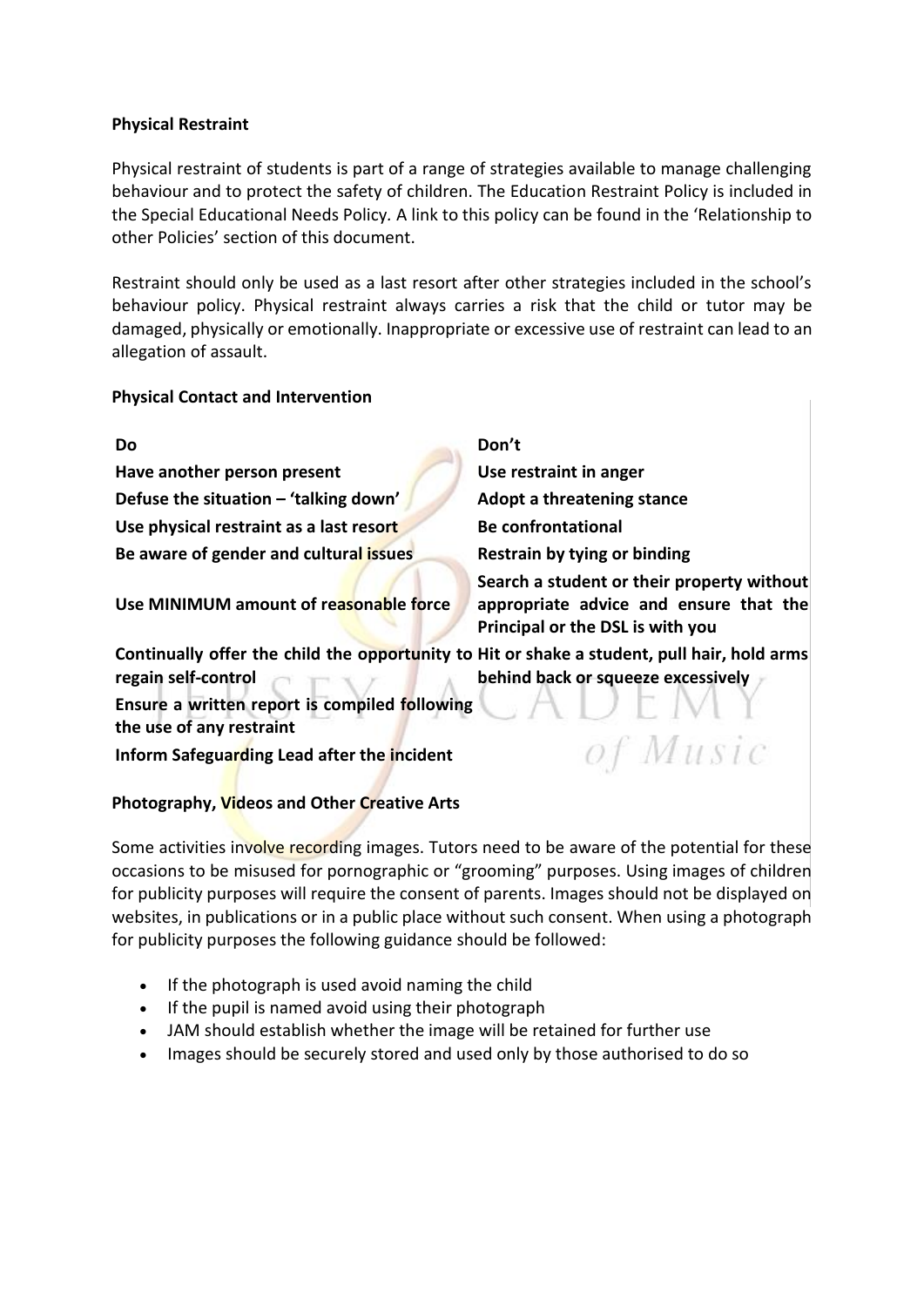### **Online-safety - Internet Use**

Under no circumstance should tutors access inappropriate images. Accessing child pornography or indecent images of children on the Internet and making, storing or disseminating such material is illegal.

Tutors should exercise caution when communicating with children and young people using the Internet or mobile technology. It may be appropriate to set up a site to communicate in some circumstances, for example, to arrange a particular activity but tutors should ensure the Principal and DLS are aware of this.

Tutors should also only communicate on JAM as personal communication could be considered to be inappropriate.

Students might try to include tutors in their 'friends' list on their online social network or get hold of a personal email address or mobile number. Tutors should be cautious about this as there are inherent risks in tutors using such sites to communicate with students in respect of the potential overlap between their personal and professional lives.

#### <span id="page-22-0"></span>**Appendix 6 - Police Involvement**

#### **Contacting the Police**

Should an event occur which requires Police involvement, then please speak to the Principal or DLS who will decide whether the police should be contacted.

ACADEMY

of Music

They will

In an **EMERGENCY dial 999**

For an incident which is **not an emergency –dial 612612**

If an incident is deemed serious enough to contact the police, then all **interviews with those suspected of being involved in the crime must stop until the Police arrive**

#### **Receiving a call from the Police/Social Services**

General phone calls - When anyone calls and speaks to any JAM tutor, saying that they are from the Police or Social Services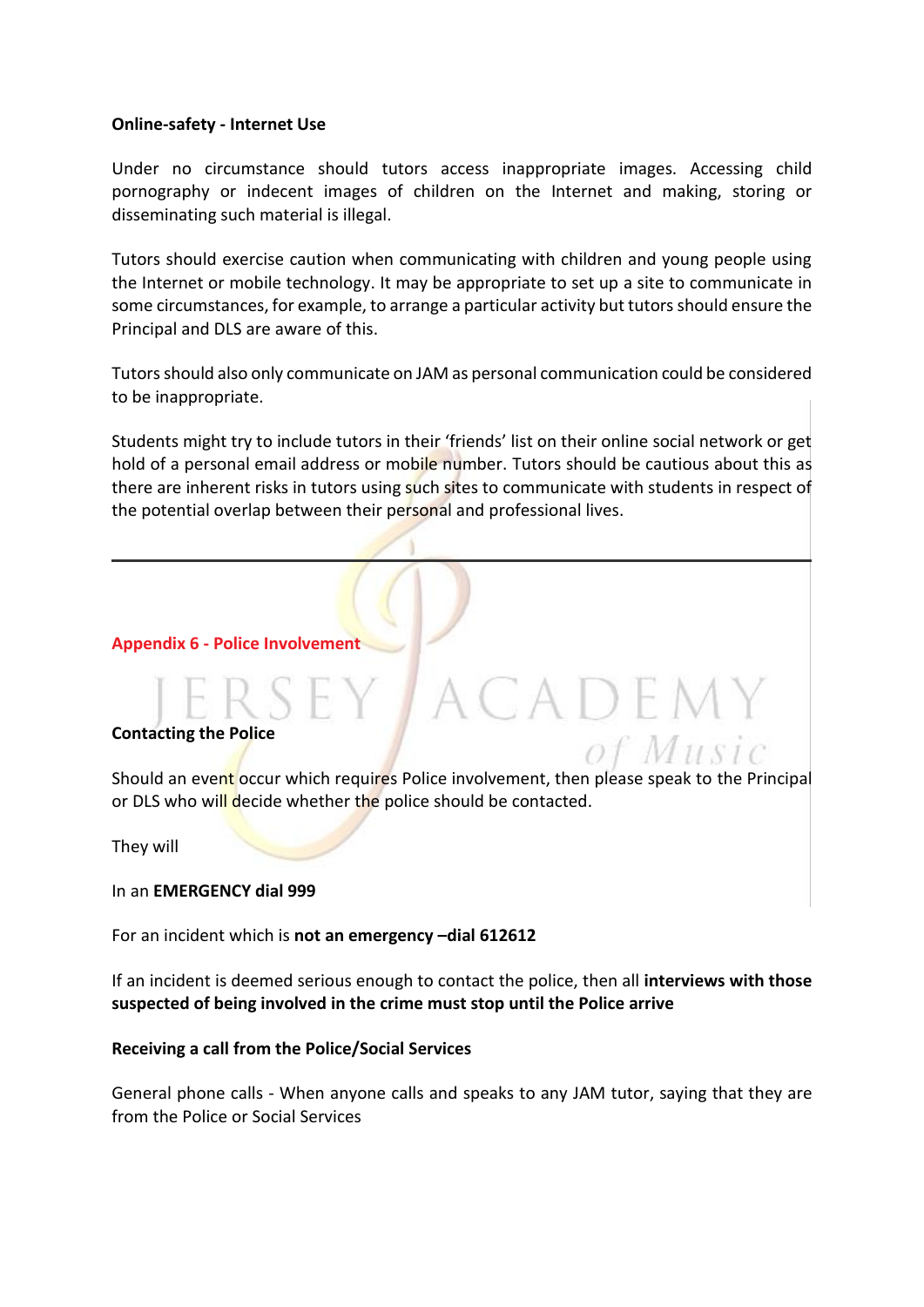- Ask a caller who they are and what agency they are from and take their telephone number. Tell them that someone will get back to them asap.
- Tell the Principal about the call immediately, so that they get back in touch with the police/agency asap.
- If in doubt what to do, do not speak to the person, just say that you will inform the person who is the best person to help them with their request.

## **DO NOT**

X Give out any details about a student unless you know that the person is their parent/carer.

X Say whether a student is in school or give any personal details over the phone.

**The Police are required to produce a Data Protection request form,** which they will show the Principal before we are obliged to give out any information or details about students.

X Speak to anyone other than the parent of the child. If you are unsure, they are the parent, then ask for their number and call them back later, after checking their telephone number with the Principal.

## **Appendix 7 - Online Safety Policy February 2020**

<span id="page-23-0"></span>Author: Claire Harvey Designated Safeguarding Lead)

Shared with Staff: February 2020

To be reviewed: February 2021

## **Introduction:**

The internet and constantly evolving technology continually change the way that we all interact with the world. Whilst advances in technology offer a plethora of excellent opportunities for teaching and learning, this technology comes with some potential risks.

of Music

Online safety is not purely about technology. Many of the issues arising from online activity are behavioural and consequently will be managed in the same way as any other inappropriate behaviour.

E-Safety messages such as 'don't post personal information online' are now almost meaningless, as the whole point of social media for many young people is to share personal information. Also, the huge range of online applications now used means that locking information down via privacy settings is almost impossible.

**DO**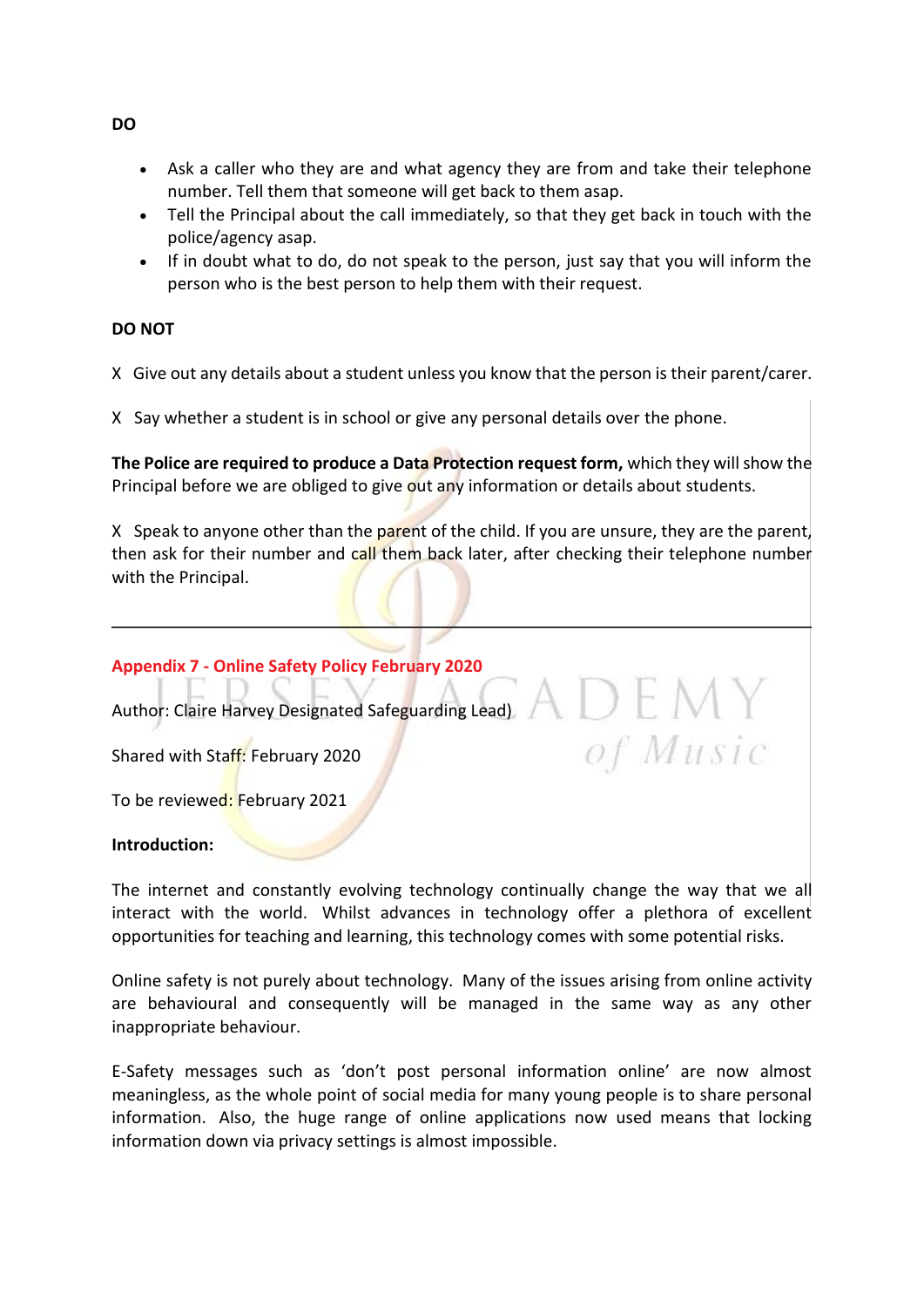## **Objectives:**

- encourage students and tutors to report anything they encounter online which concerns them.
- ensure, wherever possible, that tutors do not engage in inappropriate activities when using technology whilst at JAM.
- encourage students and tutors to communicate appropriately, for example, copying in [info@jerseyacademyofmusic.co.uk](mailto:info@jerseyacademyofmusic.co.uk) with communicating with students.

## **Systems and Procedures:**

## **Tutors:**

- 1. Are required to confirm receipt and reading of this policy.
- 2. have a responsibility to follow the JAM Safeguarding reporting procedure and it is essential that any information or concerns regarding eSafety are communicated as soon as is reasonably possible to the Designated Safeguarding Lead.
- 3. should be aware of online eSafety procedures and positively communicate the importance of maintaining Digital Safeguarding in the use of technology with their students
- 4. should, when using social networking sites for their private use ensure that their privacy settings are appropriate, protecting their online reputation and they should not, for example, befriend students, and also be aware of potential risks associated with befriending ex-students
- 5. have a responsibility to ensure that any online information, in either a personal or professional capacity, protects their professional integrity and does not bring their self, JAM, the States of Jersey nor the teaching profession into disrepute
- 6. should, when selecting websites/ online content for learning, review it to use with students, check their Terms & Conditions with regard to data protection compliance and the minimum age set for the websites to protect children from risk of harm or to comply with legal requirements
- 7. should participate in appropriate eSafety and child protection training when requested
- 8. should keep themselves informed of current online eSafety issues
- 9. have a responsibility to teach and support students to identify and manage risks associated with online behaviour and reputation
- 10. have a responsibility to maintain and keep data secure
- 11. should never allow any of their log-ins to be used by a student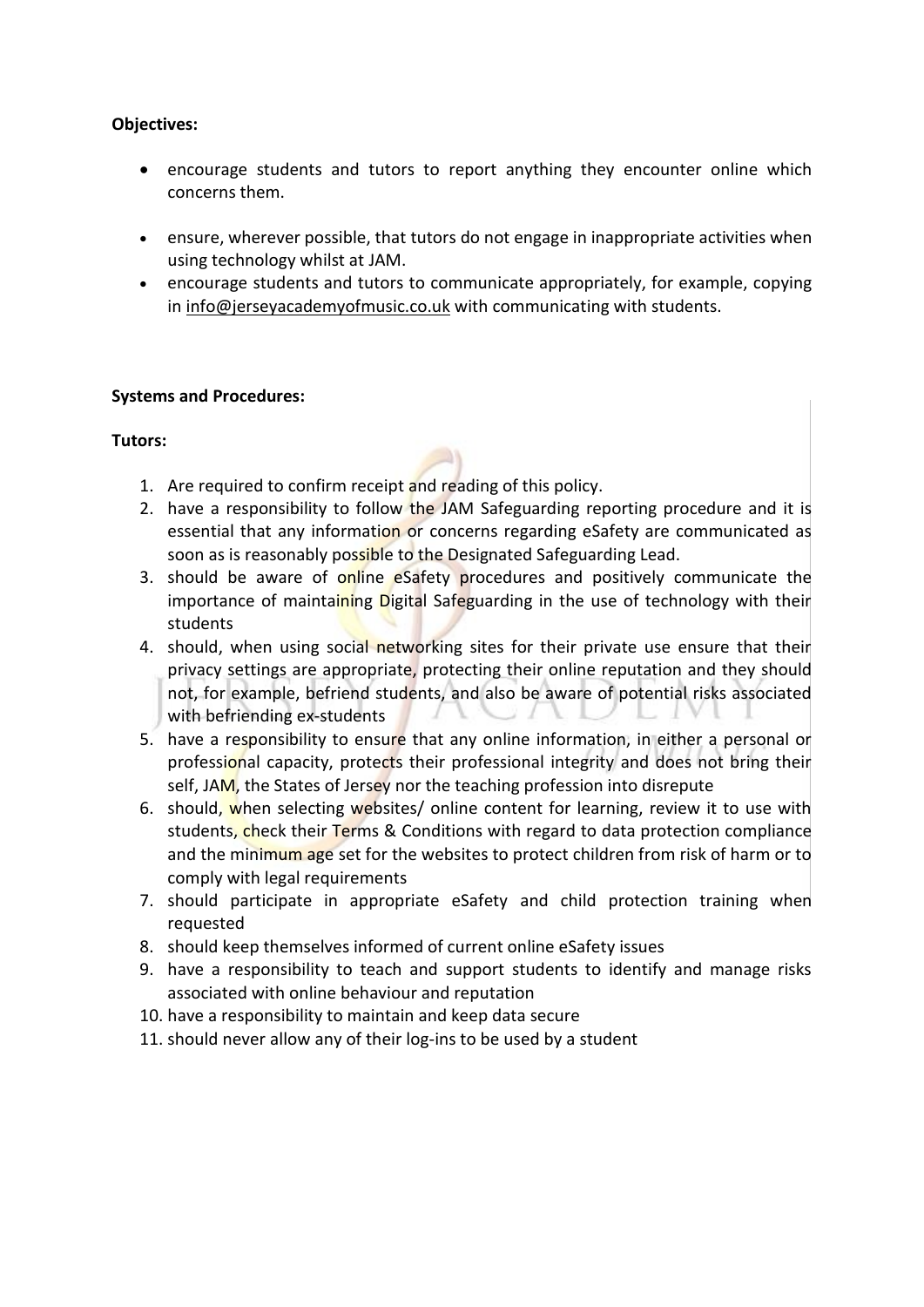## **The DSL has responsibility for:**

- 1. having a clear understanding of child protection, eSafety and data protection policies and procedures – and be able to determine the applicable policies/ procedures for different situations
- 2. acquiring appropriate relevant training regarding new technologies and their impact on Online Safety
- 3. identifying training needs for the tutors
- 4. sharing and evaluating concerns held by tutorsso that appropriate action to safeguard the welfare of students can be taken
- 5. ensuring tutors are informed about lines of external support that are available to them, such as the Professionals' Online Safety Helpline [\(helpline@saferinternet.org.uk\)](mailto:helpline@saferinternet.org.uk) operated by the UK Safer Internet Centre <http://www.saferinternet.org.uk/about>
- 6. supporting students who may be the subject of any Online Safety concerns and referring to outside agencies if appropriate
- 7. liaising with and supporting tutors who have concerns about Online Safety
- 8. maintaining confidential records of meetings and events relating to Online Safety issues
- 9. maintaining a record of tutors who are using social media with their students and ensuring that risk assessments where appropriate are updated for websites and Apps

## **Relationships to other policies**

External policies to be found at:

## [http://www.gov.je/Government/Departments/EducationSportCulture/Pages/Policies.aspx#](http://www.gov.je/Government/Departments/EducationSportCulture/Pages/Policies.aspx#anchor-4) [anchor-4](http://www.gov.je/Government/Departments/EducationSportCulture/Pages/Policies.aspx#anchor-4) of Music

- 1. Child Protection ( ED )
- 2. Online Safety Policy for Schools and Youth Projects (ED)
- 3. Health and Safety (ED)
- 4. Data Protection (ED)
- 5. Education Department Online Safety Policy

## **Appendix 8 - Confirmation of Receipt and Reading of Policy**

**Please confirm your receipt and reading of this policy by emailing [info@jerseyacademyofmusic.co.uk](mailto:info@jerseyacademyofmusic.co.uk) with the Subject Line "Confirmation of Receipt and Reading of JAM's Safeguarding Policy. The content of the email should read:**

**"I confirm I have read and understood the JAM Safeguarding and Child Protection Policy."**